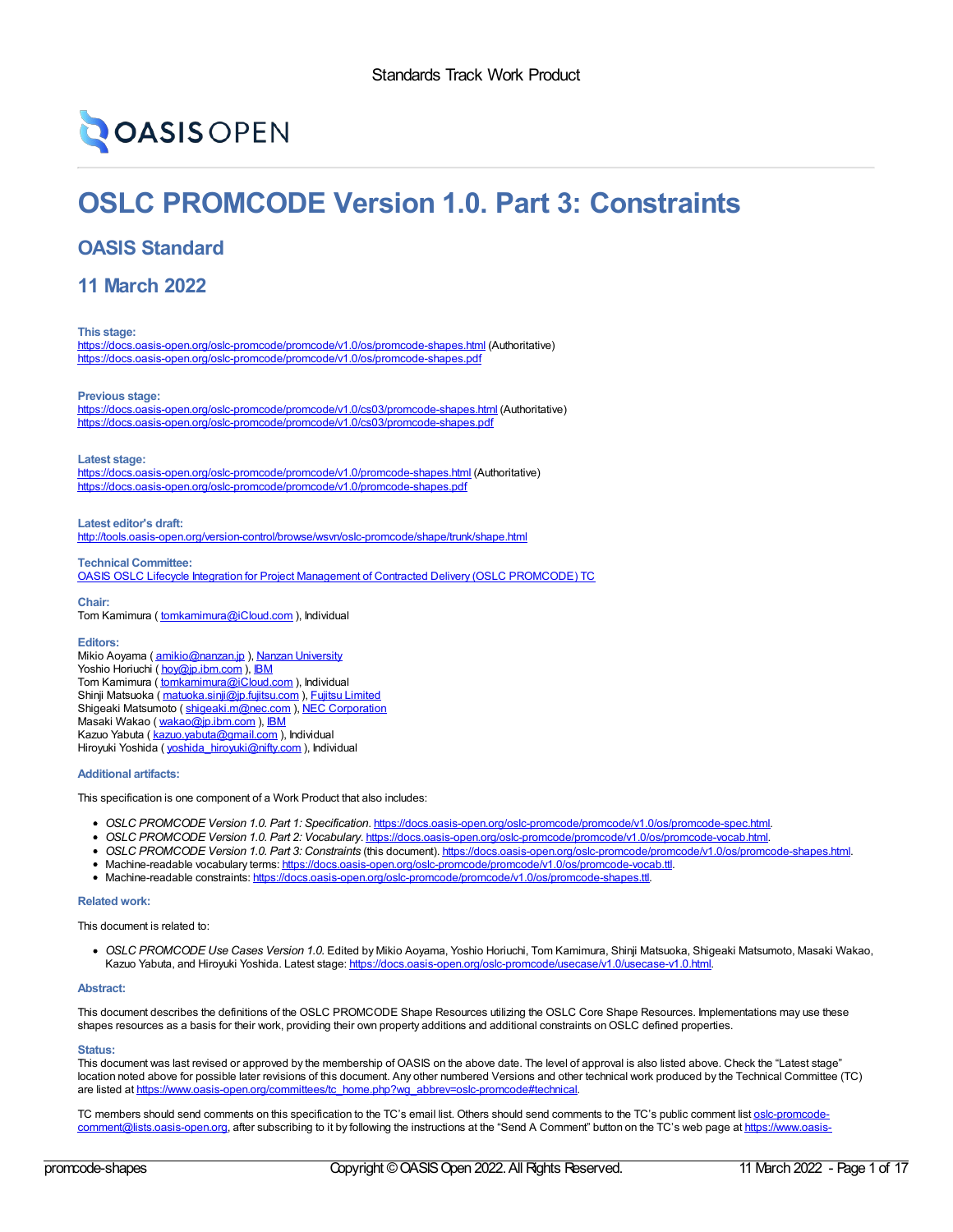#### open.org/committees/oslc-promcode/.

This specification is provided under the RF on [Limited](https://www.oasis-open.org/policies-guidelines/ipr/#RF-on-Limited-Mode) Terms Mode of the [OASIS](https://www.oasis-open.org/policies-guidelines/ipr/) IPR Policy, the mode chosen when the Technical Committee was established. For information on whether any patents have been disclosed that may be essential to implementing this specification, and any offers of patent licensing terms, please refer information on whether any patents have been disclosed to the Intellectual Property Rights section of the TC's web page [\(https://www.oasis-open.org/committees/oslc-promcode/ipr.php](https://www.oasis-open.org/committees/oslc-promcode/ipr.php)).

Note that any machine-readable content (Computer Language [Definitions](https://www.oasis-open.org/policies-guidelines/tc-process-2017-05-26/#wpComponentsCompLang)) declared Normative for this Work Product is provided in separate plain text files. In the event of a discrepancy between any such plain text file and display content in the Work Product's prose narrative document(s), the content in the separate plain text file prevails.

#### **Citation format:**

When referencing this specification, the following citation format should be used:

#### **[OSLC-PROMCODE-v1.0-Shapes]**

*OSLC PROMCODE Version 1.0. Part 3: Constraints*. Edited by Mikio Aoyama, Yoshio Horiuchi, Tom Kamimura, Shinji Matsuoka, Shigeaki Matsumoto, Masaki Wakao, Kazuo Yabuta, and Hiroyuki Yoshida. 11 March 2022. OASIS Standard. <https://docs.oasis-open.org/oslc-promcode/promcode/v1.0/os/promcode-shapes.html>. Latest stage: <https://docs.oasis-open.org/oslc-promcode/promcode/v1.0/promcode-shapes.html>.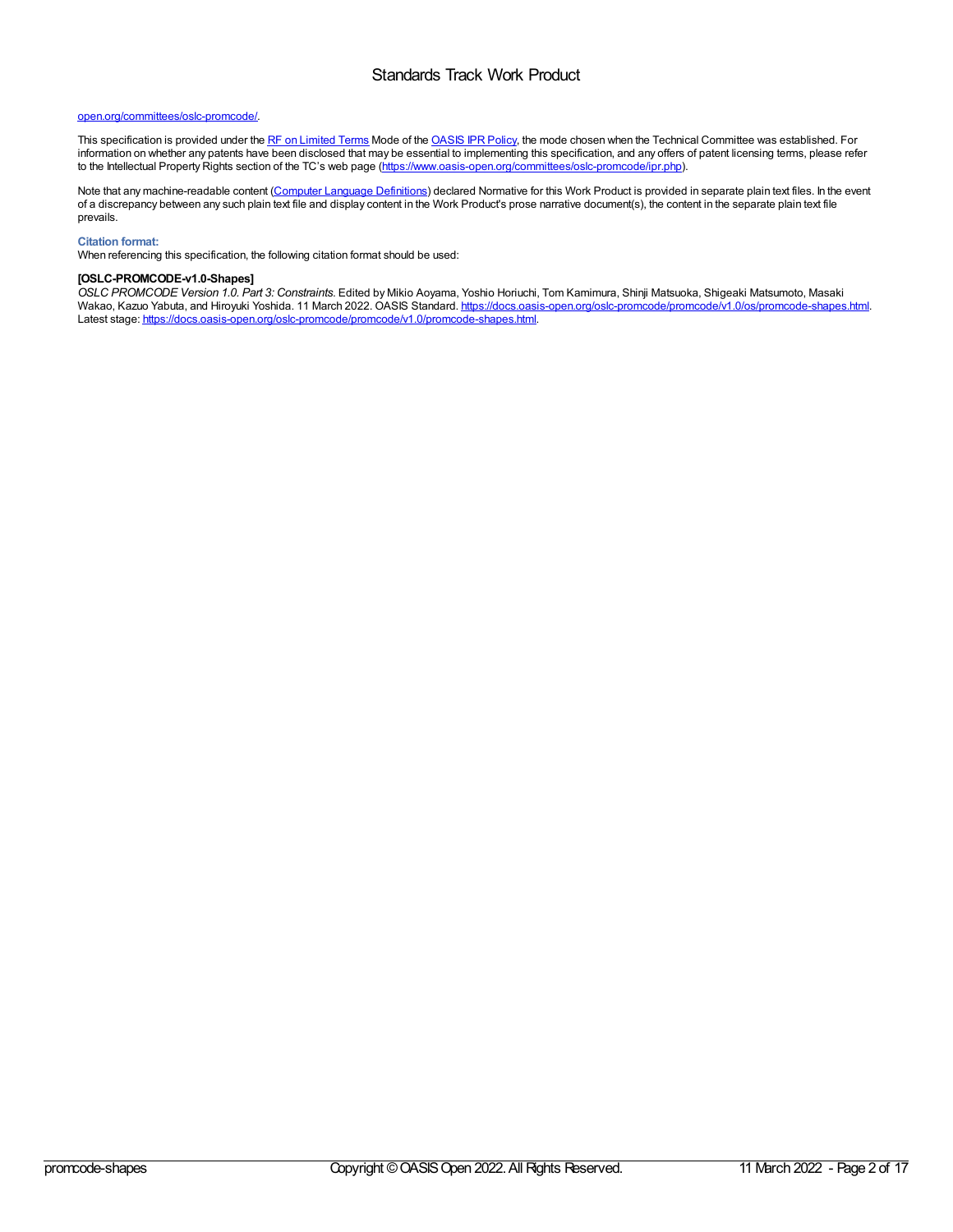## **Notices**

Copyright © OASIS Open 2022. All Rights Reserved.

All capitalized terms in the following text have the meanings assigned to them in the OASIS Intellectual Property Rights [Policy](https://www.oasis-open.org/policies-guidelines/ipr/) (the "OASIS IPR Policy"). The full Policy may be found at the OASIS website.

This document and translations of it may be copied and furnished to others, and derivative works that comment on or otherwise explain it or assist in its implementation may be prepared, copied, published, and distributed, in whole or in part, without restriction of any kind, provided that the above copyright notice and this section are included on all such copies and derivative works. However, this document itself may not be modified in any way, including by removing the copyright notice or references to OASIS, except as needed for the purpose of developing any document or deliverable produced by an OASIS Technical Committee (in which case the rules applicable to copyrights, as set forth in the OASIS IPR Policy, must be followed) or as required to translate it into languages other than English.

The limited permissions granted above are perpetual and will not be revoked by OASIS or its successors or assigns.

This document and the information contained herein is provided on an "AS IS" basis and OASIS DISCLAIMS ALL WARRANTIES, EXPRESS OR IMPLIED, INCLUDING BUT NOT LIMITED TO ANYWARRANTYTHAT THE USE OF THE INFORMATION HEREIN WILL NOT INFRINGE ANYOWNERSHIP RIGHTS OR ANY IMPLIED WARRANTIES OF MERCHANTABILITYOR FITNESS FOR A PARTICULAR PURPOSE.

OASIS requests that anyOASIS Party or any other party that believes it has patent claims that would necessarily be infringed by implementations of this OASIS Committee Specification or OASIS Standard, to notifyOASIS TC Administrator and provide an indication of its willingness to grant patent licenses to such patent claims in a manner consistent with the IPR Mode of the OASIS Technical Committee that produced this specification

OASIS invites any party to contact the OASIS TC Administrator if it is aware of a claim of ownership of any patent claims that would necessarily be infringed by implementations of this specification by a patent holder that is not willing to provide a license to such patent claims in a manner consistent with the IPR Mode of the OASIS Technical Committee that produced this specification. OASIS may include such claims on its website, but disclaims any obligation to do so.

OASIS takes no position regarding the validity or scope of any intellectual property or other rights that might be claimed to pertain to the implementation or use of the technology described in this document or the extent to which any license under such rights might or might not be available; neither does it represent that it has made any effort to identify any such rights. Information on OASIS' procedures with respect to rights in any document or deliverable produced by an OASIS Technical Committee can be found on the OASIS website. Copies of claims of rights made available for publication and any assurances of licenses to be made available, or the result of an attempt made to obtain a general license or permission for the use of such proprietary rights by implementers or users of this OASIS Committee Specification or OASIS Standard, can be obtained from the OASIS TC Administrator. OASIS makes no representation that any information or list of intellectual property rights will at any time be complete, or that any claims in such list are, in fact, Essential Claims.

The name "[OASIS](https://www.oasis-open.org/)" is a trademark of OASIS, the owner and developer of this specification, and should be used only to refer to the organization and its official outputs. OASIS welcomes reference to, and implementation and use of, specifications, while reserving the right to enforce its marks against misleading uses. Please see <https://www.oasis-open.org/policies-guidelines/trademark/> for above guidance.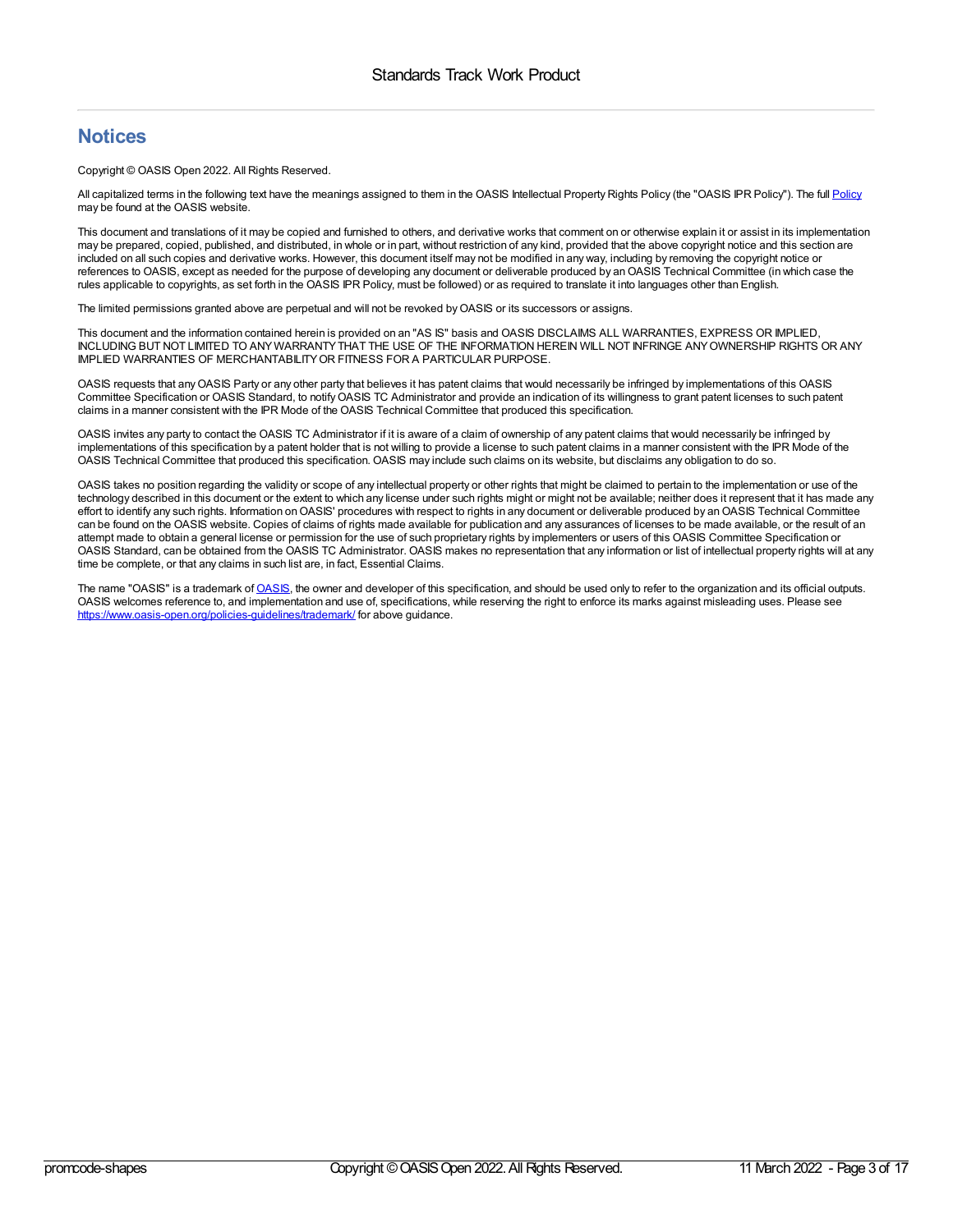## **Table of Contents**

1. [Introduction](#page-4-0) 1.1 [Terminology](#page-4-1) 1.2 [Typographical](#page-4-2) Conventions and Use of RFC Terms 2. Resource [Constraints](#page-9-0) 2.1 [Artifact](#page-5-0) 2.2 **[IssueCollection](#page-6-0)** 2.3 [Issue](#page-6-1) 2.4 [ManagedItemCollection](#page-7-0) 2.5 [ManagedItem](#page-8-0) 2.6 [Measure](#page-8-1) 2.7 [Measurement](#page-9-1) 2.8 [Plan](#page-9-2) 2.9 [Project](#page-10-0) 2.10 [Report](#page-11-0) 2.11 [RiskCollection](#page-12-0) 2.12 [Risk](#page-12-1) 2.13 Scopeltem 2.14 [WorkItem](#page-14-0) 3. [Conformance](#page-15-0) Appendix A. [References](#page-16-0) A.1 Normative [references](#page-16-1)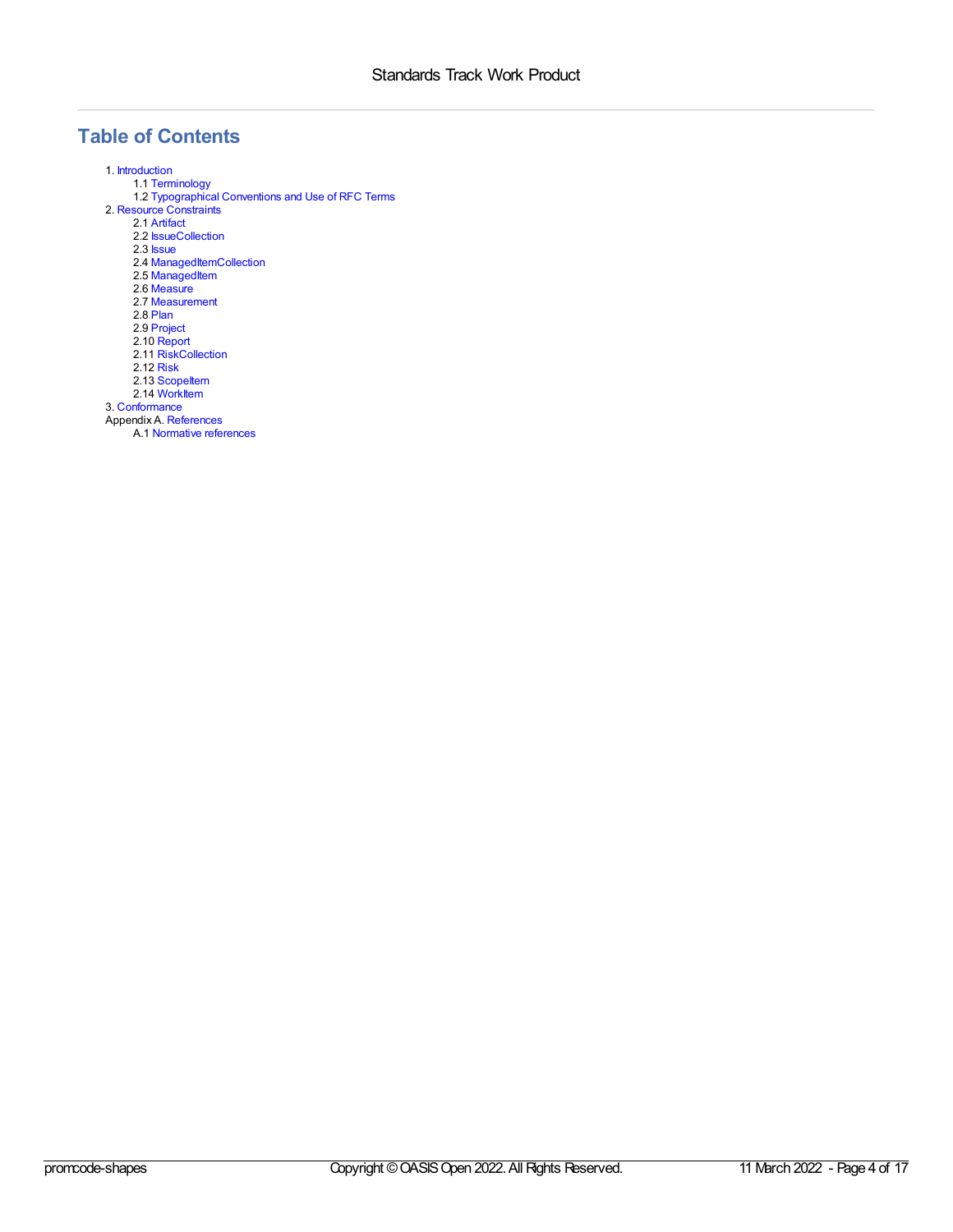## <span id="page-4-0"></span>**1. Introduction**

#### *This section is non-normative.*

This specification describes the resource shapes for OSLC PROMCODE resources. PROMCODE introduces the collection of fourteen classes and each resource shape defined in this document corresponds to a class in the collection. Two classes in the collection are used as "abstract" classes. These are ManagedItem and ManagedItemCollection. The resource shape for ManagedItem is a resource that defines common properties of ScopeItem, WorkItem, Artifact, Issue and Risk, and the resource shape for ManagedItemCollection abstracts common properties of Plan, Report, RiskCollection and IssueCollection.

As described in [\[OSLC-Shapes\]](#page-16-2), the representation of a property defined in a resource shape affects the result of a GET request. PROMCODE uses 'inline' representation for two properties, i.e., the representation of the property targets of an Artifact resource and the representation of the property observes of a Measurement resource. Both of these properties link the subject resources to Measure resources. Even though Measure resources are resources, they describe values in a similar way to decimals. Defining the representations of these properties to 'inline' establishes the similarity. It avoids additional network traffic to access the values that would occur if 'reference' representation is used.

#### <span id="page-4-1"></span>**1.1 Terminology**

#### *This section is non-normative.*

Terminology is based onOSLC Core Overview [\[OSLCCore3](#page-16-3)] , W3C Linked Data Platform [[LDP\]](#page-16-4), W3C's Architecture of the World Wide Web [\[WEBARCH](#page-16-5)], Hyper-text Transfer Protocol [\[HTTP11](#page-16-6)]. Terminology for this specification is defined in part 1 of the multi-part specification.

#### <span id="page-4-2"></span>**1.2 Typographical Conventions and Use of RFC Terms**

As well as sections marked as non-normative, all authoring guidelines, diagrams, examples, and notes in this specification are non-normative. Everything else in this specification is normative.

The key words MUST, MUST NOT, REQUIRED, SHOULD, SHOULD NOT, RECOMMENDED, MAY, and OPTIONAL in this specification are to be interpreted as described in [\[RFC2119](#page-16-7)].

#### **Conventions**

In this section, Resource Shape is represented in RDF+Turtle format. The following common URI prefixes are used throughout this section.

```
@prefix dcterms: <http://purl.org/dc/terms/> .
@prefix oslc: <http://open-services.net/ns/core#> .
@prefix oslc_promcode: <http://open-services.net/ns/promcode#> .
@prefix rdf: <http://www.w3.org/1999/02/22-rdf-syntax-ns#> .
@prefix rdfs: <http://www.w3.org/2000/01/rdf-schema#> .
@prefix xml: <http://www.w3.org/XML/1998/namespace> .
@prefix xsd: <http://www.w3.org/2001/XMLSchema#> .
```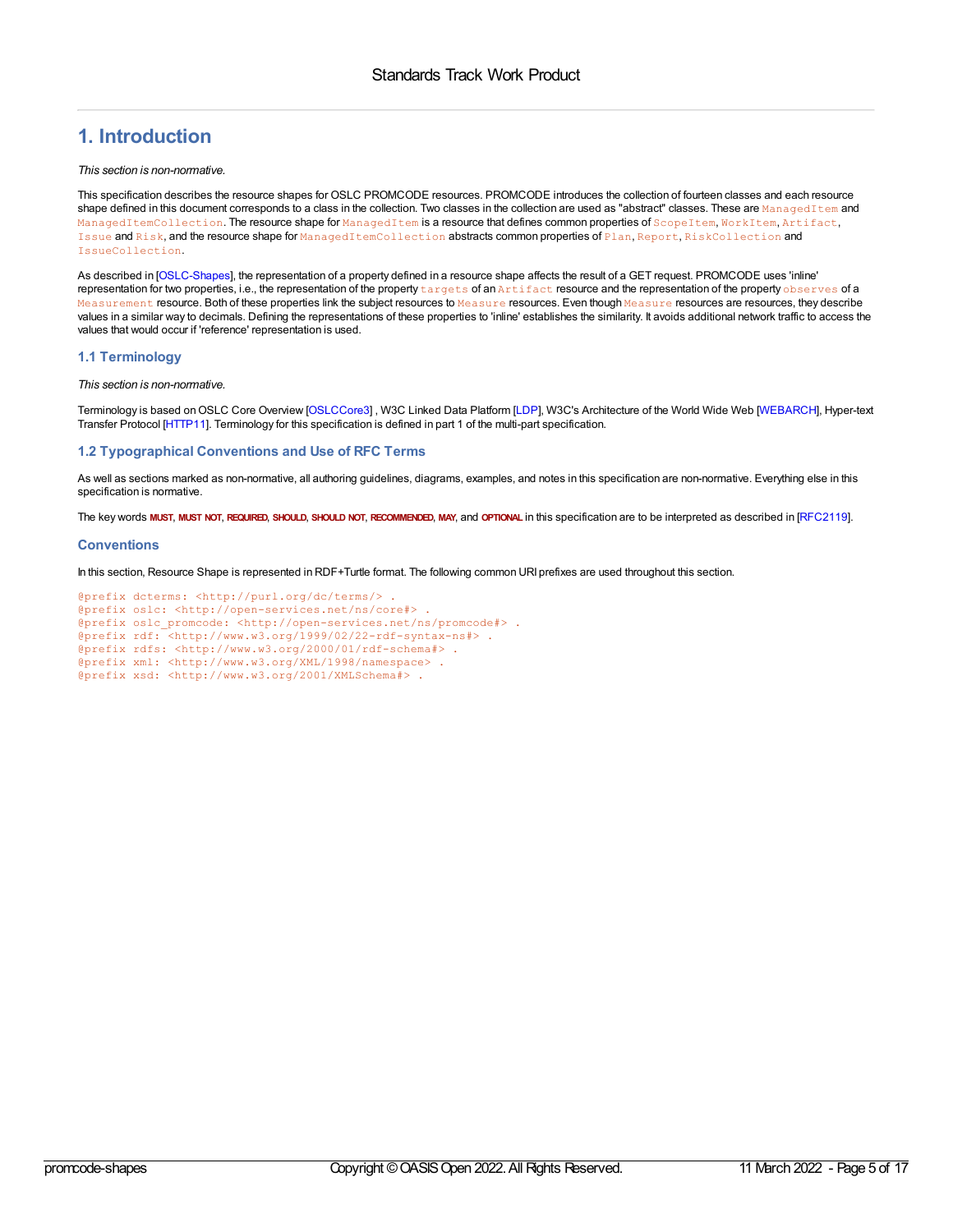## **2. Resource Constraints**

This section specifies the constraints for the PROMCODE resources. The resource properties are not limited to the ones defined in this specification, PROMCODE Servers may provide additional properties. It is recommended that any additional properties exist in their own unique namespace and not use the namespaces defined in these specifications.

#### <span id="page-5-0"></span>**2.1 Artifact**

An artifact is a work product that is produced in a project. An artifact may be physical or digital.

- **Name:** Artifact
- **Type URI:** http://open-services.net/ns/promcode#Artifact
- **Summary:** Shape resource of an **Artifact** resource.

| <b>Artifact Properties</b>    |                      |                  |                   |                             |                                                      |                                                                                                                                                                                                                                                                                       |
|-------------------------------|----------------------|------------------|-------------------|-----------------------------|------------------------------------------------------|---------------------------------------------------------------------------------------------------------------------------------------------------------------------------------------------------------------------------------------------------------------------------------------|
| <b>Prefixed Name</b>          | <b>Occurs</b>        | <b>Read-only</b> | <b>Value-type</b> | <b>Representation Range</b> |                                                      | <b>Description</b>                                                                                                                                                                                                                                                                    |
| dcterms: description          | Zero-<br>or-one      | unspecified      | XMLLiteral        | N/A                         | Unspecified                                          | dcterms: description<br>is a property to help a<br>human understand the<br>resource.                                                                                                                                                                                                  |
| dcterms: identifier           | Exactly-<br>one      | unspecified      | string            | N/A                         | Unspecified                                          | A unique identifier for the<br>Artifct resource.                                                                                                                                                                                                                                      |
| dcterms: is PartOf            | Zero-<br>or-one      | unspecified      | Resource          | Reference                   | oslc promcode: Artifact                              | is Part Of is a relation<br>between a child<br>Artifact resource and<br>its parent Artifact<br>resource. An Artifact<br>resource may have multiple<br>child WorkItem<br>resources.                                                                                                    |
| dcterms: source               | Zero-<br>or-one      | unspecified      | string            | N/A                         | Unspecified                                          | A string that identifies the<br>Artifact resource that is<br>a source of this Artifact<br>resource.                                                                                                                                                                                   |
| dcterms:title                 | Zero-<br>or-one      | unspecified      | <b>XMLLiteral</b> | N/A                         | Unspecified                                          | A title string of the<br>resource.                                                                                                                                                                                                                                                    |
| oslc promcode: producedFor    | Zero-<br>or-<br>many | unspecified      | Resource          | Reference                   | oslc promcode: WorkItem,<br>oslc promcode: ScopeItem | producedFor is a<br>relation between an<br>Artifact resource and a<br>Scope I tem resource or a<br>WorkItem resource.<br>Artifact is produced as<br>a result of implementation<br>of the Scope Item<br>resources or as a result of<br>the work described by the<br>WorkItem resource. |
| oslc promcode: sequenceNumber | Zero-<br>or-one      | unspecified      | decimal           | N/A                         | Unspecified                                          | A unique number assigned<br>to this resource which<br>represents a position in the<br>sequential order of all<br>Artifact resources of<br>the project.                                                                                                                                |
| oslc promcode: targets        | Zero-<br>or-<br>many | unspecified      | AnyResource       | <b>Inline</b>               | oslc promcode: Measure                               | targets is a relation<br>between an Artifact<br>resource and a Measure<br>resource. The<br>representation of this<br>property is inline.                                                                                                                                              |
| rdf:type                      | One-or-<br>many      | unspecified      | Resource          | Reference                   | rdfs:Class                                           | The resource type URIs.                                                                                                                                                                                                                                                               |

#### **2.2 IssueCollection**

An IssueCollection is a resource which is a subclass of ManagedItemCollection. An IssueCollection only collects Issues. All of Issues raised in a project should be collected by an IssueCollection.

- **Name:** IssueCollection
- **Type URI:** http://open-services.net/ns/promcode#IssueCollection
- **Summary:** Shape resource of an IssueCollection resource.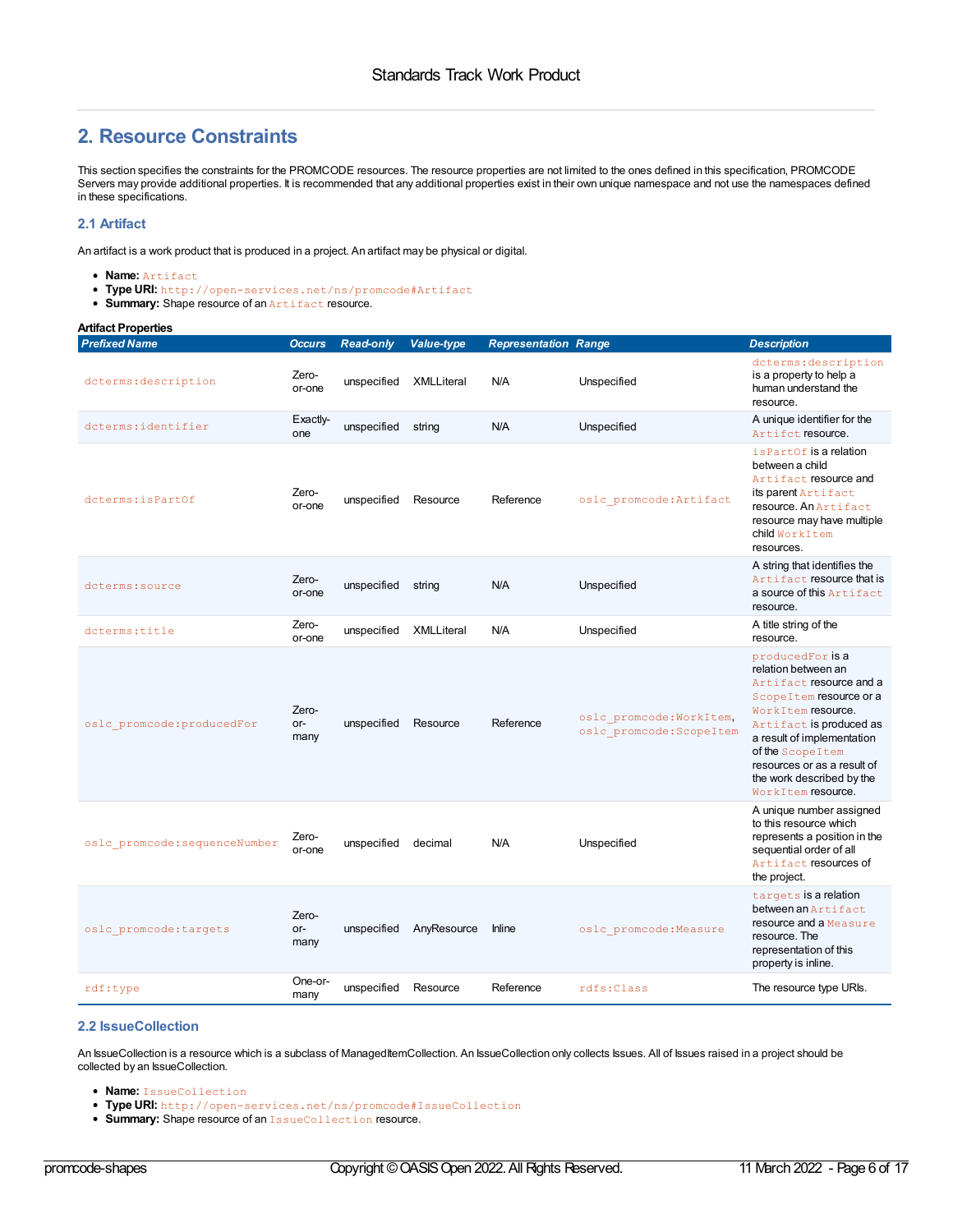<span id="page-6-0"></span>

| <b>IssueCollection Properties</b> |                      |                  |                   |                             |                        |                                                                                                                                                                                                                                                                                        |
|-----------------------------------|----------------------|------------------|-------------------|-----------------------------|------------------------|----------------------------------------------------------------------------------------------------------------------------------------------------------------------------------------------------------------------------------------------------------------------------------------|
| <b>Prefixed Name</b>              | <b>Occurs</b>        | <b>Read-only</b> | Value-type        | <b>Representation Range</b> |                        | <b>Description</b>                                                                                                                                                                                                                                                                     |
| dcterms: date                     | Zero-<br>or-one      | unspecified      | dateTime          | N/A                         | Unspecified            | A date on which this<br>IssueCollection resource<br>collects Issue resources.                                                                                                                                                                                                          |
| dcterms: description              | Zero-<br>or-one      | unspecified      | <b>XMLLiteral</b> | N/A                         | Unspecified            | dcterms: description is a<br>property to help a human understand<br>the resource.                                                                                                                                                                                                      |
| dcterms: identifier               | Exactly-<br>one      | unspecified      | string            | N/A                         | Unspecified            | A unique identifier of the resource.                                                                                                                                                                                                                                                   |
| dcterms: source                   | Zero-<br>or-one      | unspecified      | string            | N/A                         | Unspecified            | A string that identifies the<br>IssueCollection resource that<br>is a source of this<br>IssueCollection resource.                                                                                                                                                                      |
| dcterms:title                     | Zero-<br>or-one      | unspecified      | XMLLiteral        | N/A                         | Unspecified            | A title string of this<br>IssueCollection resource.                                                                                                                                                                                                                                    |
| oslc promcode: belongsTo          | Exactly-<br>one      | unspecified      | Resource          | Reference                   | oslc promcode: Project | belongsTo is a relation between<br>the IssueCollection resource<br>and a Project resource. An<br>acquirer and a supplier may have<br>multiple projects in operation. The<br>Project resource linked is used to<br>identify the project this<br>IssueCollection resource<br>belongs to. |
| oslc promcode: collects           | Zero-<br>or-<br>many | unspecified      | Resource          | Either                      | oslc promcode: Issue   | collects is a relation between an<br>IssueCollection resource and<br>an Issue resource. An<br>IssueCollection resource<br>collects only Issue resources.                                                                                                                               |
| rdf:type                          | One-or-<br>many      | unspecified      | Resource          | Reference                   | rdfs:Class             | The resource type URIs.                                                                                                                                                                                                                                                                |

#### <span id="page-6-1"></span>**2.3 Issue**

An issue is a situation that must be resolved in order to meet the objectives of a project. Failure to resolve the situation may result in negative consequences for the project, such as a schedule delay.

- **Name:** Issue
- **Type URI:** http://open-services.net/ns/promcode#Issue
- **Summary:** Shape resource of an **Issue** resource.

| <b>Issue Properties</b> |                      |                  |                   |                             |                                                                                                                                   |                                                                                                                                                                                                               |
|-------------------------|----------------------|------------------|-------------------|-----------------------------|-----------------------------------------------------------------------------------------------------------------------------------|---------------------------------------------------------------------------------------------------------------------------------------------------------------------------------------------------------------|
| <b>Prefixed Name</b>    | <b>Occurs</b>        | <b>Read-only</b> | <b>Value-type</b> | <b>Representation Range</b> |                                                                                                                                   | <b>Description</b>                                                                                                                                                                                            |
| dcterms: description    | Zero-<br>or-one      | unspecified      | <b>XMLLiteral</b> | N/A                         | Unspecified                                                                                                                       | dcterms: description<br>is a property to help a<br>human understand the<br>Issue resource.                                                                                                                    |
| dcterms: identifier     | Exactly-<br>one      | unspecified      | string            | N/A                         | Unspecified                                                                                                                       | A unique identifier for the<br>Issue resource.                                                                                                                                                                |
| dcterms: source         | Zero-<br>or-one      | unspecified      | string            | N/A                         | Unspecified                                                                                                                       | A string that identifies the<br>Issue resource that is a<br>source of this Issue<br>resource.                                                                                                                 |
| dcterms:title           | Zero-<br>or-one      | unspecified      | <b>XMLLiteral</b> | N/A                         | Unspecified                                                                                                                       | A title string for the<br>resource.                                                                                                                                                                           |
| oslc promcode: raisedBy | Zero-<br>or-<br>many | unspecified      | Resource          | Either                      | oslc promcode: Risk,<br>oslc promcode: Artifact,<br>oslc promcode: WorkItem,<br>oslc promcode: ScopeItem,<br>oslc promcode: Issue | raisedBy is a relation<br>between an Issue<br>resource and other<br>resources of type<br>ScopeItem, WorkItem,<br>Artifact, Risk and<br>Issue. An Issue<br>resource may be raised by<br>one or more resources. |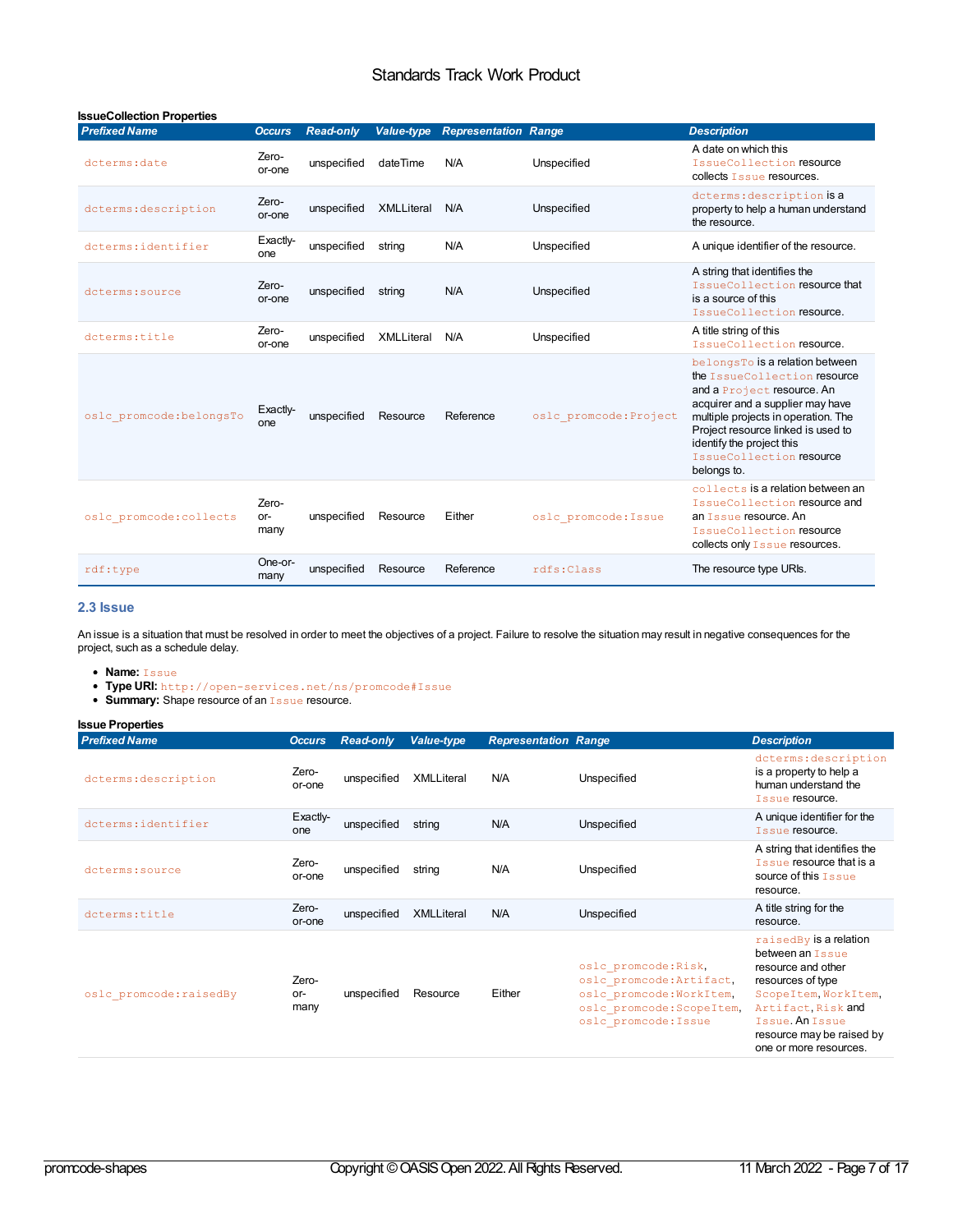| <b>Prefixed Name</b>          | <b>Occurs</b>   | <b>Read-only</b> | Value-type  | <b>Representation Range</b> |             | <b>Description</b>                                                                                                                                                                                                                                            |
|-------------------------------|-----------------|------------------|-------------|-----------------------------|-------------|---------------------------------------------------------------------------------------------------------------------------------------------------------------------------------------------------------------------------------------------------------------|
| oslc promcode: raisedDate     | Zero-<br>or-one | unspecified      | dateTime    | N/A                         | Unspecified | raisedDate is an<br>optional property of an<br><b>Tssue resource. It is the</b><br>raised date of the <b>Tssue</b><br>resource. Its value is a<br>dateTime.                                                                                                   |
| oslc promcode: sequenceNumber | Zero-<br>or-one | unspecified      | decimal     | N/A                         | Unspecified | A unique number assigned<br>to this resource which<br>represents a position in the<br>sequential order of all the<br><b>Tssue resources in the</b><br>project.                                                                                                |
| oslc promcode: stateOfIssue   | Zero-<br>or-one | unspecified      | AnyResource | Either                      | Unspecified | stateOfTssue is a<br>property that defines the<br>state of an <b>Tssue</b><br>resource. The value is any<br>resource, but is expected<br>to describe its state such<br>as open, action taken,<br>monitored and closed, to<br>represent the state of<br>issue. |
| rdf:type                      | One-or-<br>many | unspecified      | Resource    | Reference                   | rdfs:Class  | The resource type URIs.                                                                                                                                                                                                                                       |

#### <span id="page-7-0"></span>**2.4 ManagedItemCollection**

A managed item collection is container of managed items. Any combination of subclass such as a scope item, work item, artifact or issue can be hold in a ManagedItemCollection as a snapshot. ManagedItemCollection has concrete subclasses such as Plan, Report and IssueCollection.

- **Name:** ManagedItemCollection
- **Type URI:** http://open-services.net/ns/promcode#ManagedItemCollection
- Summary: Shape resource of ManagedItemCollection.

| <b>ManagedItemCollection Properties</b> |                      |                  |                   |                             |                                                                                                                                   |                                                                                                                                                                                            |  |  |  |
|-----------------------------------------|----------------------|------------------|-------------------|-----------------------------|-----------------------------------------------------------------------------------------------------------------------------------|--------------------------------------------------------------------------------------------------------------------------------------------------------------------------------------------|--|--|--|
| <b>Prefixed Name</b>                    | <b>Occurs</b>        | <b>Read-only</b> | Value-type        | <b>Representation Range</b> |                                                                                                                                   | <b>Description</b>                                                                                                                                                                         |  |  |  |
| dcterms: date                           | Zero-<br>or-one      | unspecified      | dateTime          | N/A                         | Unspecified                                                                                                                       | A date on which this<br>ManagedItemCollection resource<br>collects member resources.                                                                                                       |  |  |  |
| dcterms: description                    | Zero-<br>or-one      | unspecified      | <b>XMLLiteral</b> | N/A                         | Unspecified                                                                                                                       | dcterms: description is a property<br>to help a human understand the<br>resource.                                                                                                          |  |  |  |
| dcterms: identifier                     | Exactly-<br>one      | unspecified      | string            | N/A                         | Unspecified                                                                                                                       | A unique identifier for a<br>ManagedItemCollection resource.                                                                                                                               |  |  |  |
| dcterms: source                         | Zero-<br>or-one      | unspecified      | string            | N/A                         | Unspecified                                                                                                                       | A string that identifies the<br>ManagedItemCollection resource<br>that is a source of this<br>ManagedItemCollection resource.                                                              |  |  |  |
| doterms:title                           | Zero-<br>or-one      | unspecified      | <b>XMLLiteral</b> | N/A                         | Unspecified                                                                                                                       | A title string of this<br>ManagedItemCollection resource.                                                                                                                                  |  |  |  |
| oslc promcode: belongsTo                | Exactly-<br>one      | unspecified      | Resource          | Reference                   | oslc promcode: Project                                                                                                            | belongsTo is a relation between the<br>ManagedItemCollection resource<br>and a Project resource.                                                                                           |  |  |  |
| oslc promcode: collects                 | Zero-<br>or-<br>many | unspecified      | Resource          | Either                      | oslc promcode: Issue,<br>oslc promcode: Risk,<br>oslc promcode: Artifact,<br>oslc promcode: WorkItem,<br>oslc promcode: ScopeItem | ManagedItem resources included in<br>this ManagedItemCollection. A<br>ManagedItemCollection resource<br>collects resources of type Scope I tem.<br>WorkItem, Artifact, Risk, and<br>Tssue. |  |  |  |
| rdf:type                                | One-or-<br>many      | unspecified      | Resource          | Reference                   | rdfs:Class                                                                                                                        | The resource type URIs.                                                                                                                                                                    |  |  |  |

#### **2.5 ManagedItem**

A managed item is a scope item, work item, artifact, issue, or some other entity that is part of a project. Managed item resources use dcterms:type to specify concrete subclasses. This practice is deprecated in OSLC Core 3.0.

- **Name:** ManagedItem
- **Type URI:** http://open-services.net/ns/promcode#ManagedItem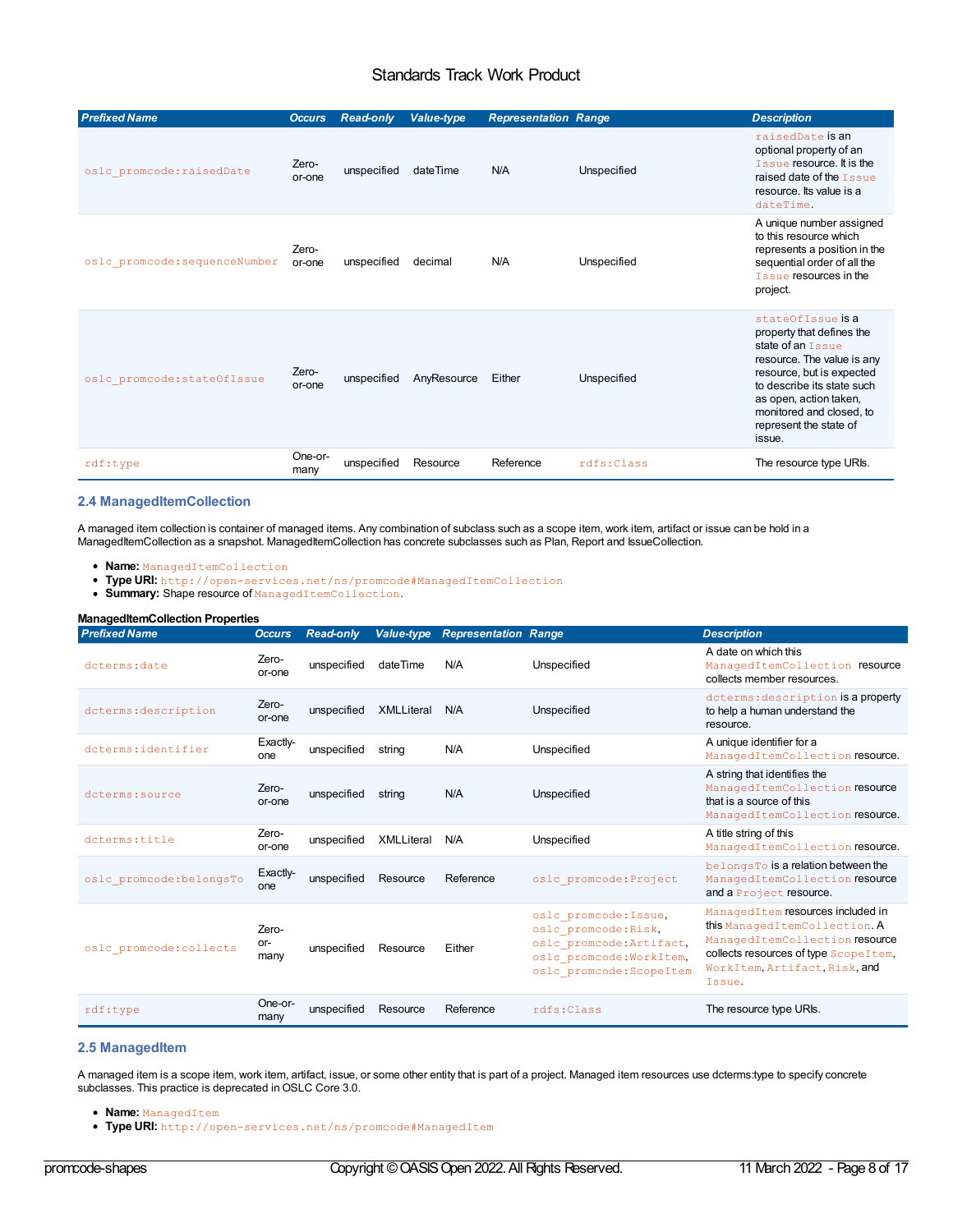#### <span id="page-8-0"></span>**• Summary:** Shape resource for ManagedItem.

#### **ManagedItemProperties**

| <b>Prefixed Name</b>          | <b>Occurs</b>   | <b>Read-only</b> | <b>Value-type</b> | <b>Representation Range</b> |             | <b>Description</b>                                                                                                                                  |
|-------------------------------|-----------------|------------------|-------------------|-----------------------------|-------------|-----------------------------------------------------------------------------------------------------------------------------------------------------|
| dcterms: description          | Zero-<br>or-one | unspecified      | XMLLiteral        | N/A                         | Unspecified | dcterms: description is a property to<br>help a human understand the resource.                                                                      |
| dcterms: identifier           | Exactly-<br>one | unspecified      | string            | N/A                         | Unspecified | A unique identifier for a ManagedItem<br>resource.                                                                                                  |
| dcterms: source               | Zero-<br>or-one | unspecified      | string            | N/A                         | Unspecified | A string that identifies the ManagedItem<br>resource that is a source of this<br>ManagedItem resource.                                              |
| dcterms:title                 | Zero-<br>or-one | unspecified      | <b>XMLLiteral</b> | N/A                         | Unspecified | A title string for a ManagedItem resource.                                                                                                          |
| oslc promcode: sequenceNumber | Zero-<br>or-one | unspecified      | decimal           | N/A                         | Unspecified | A unique number assigned to the resource<br>which represents a position in the sequential<br>order of resources of the same type of<br>ManagedItem. |
| $\texttt{rdf:type}$           | One-or-<br>many | unspecified      | Resource          | Reference                   | rdfs: Class | The resource type URIs.                                                                                                                             |

#### <span id="page-8-1"></span>**2.6 Measure**

A measure is an observation of some measurable aspect of an artifact.

- **Name:** Measure
- **Type URI:** http://open-services.net/ns/promcode#Measure
- **Summary:** Shape resource of a Measure resource

| <b>Measure Properties</b>      |                 |                  |                   |                             |             |                                                                                                                                                                                                                                                                                                      |
|--------------------------------|-----------------|------------------|-------------------|-----------------------------|-------------|------------------------------------------------------------------------------------------------------------------------------------------------------------------------------------------------------------------------------------------------------------------------------------------------------|
| <b>Prefixed Name</b>           | <b>Occurs</b>   | <b>Read-only</b> | <b>Value-type</b> | <b>Representation Range</b> |             | <b>Description</b>                                                                                                                                                                                                                                                                                   |
| dcterms: description           | Zero-<br>or-one | unspecified      | <b>XMLLiteral</b> | N/A                         | Unspecified | dcterms: description is a property<br>to help a human understand the resource.                                                                                                                                                                                                                       |
| dcterms:identifier             | Exactly-<br>one | unspecified      | string            | N/A                         | Unspecified | A unique identifier for the Measure<br>resource.                                                                                                                                                                                                                                                     |
| doterms:title                  | Zero-<br>or-one | unspecified      | <b>XMLLiteral</b> | N/A                         | Unspecified | A title string of this Measure resource.                                                                                                                                                                                                                                                             |
| oslc promcode: metricOfMeasure | Zero-<br>or-one | unspecified      | AnyResource       | Either                      | Unspecified | metricOfMeasure is a property that<br>defines a metric of measure of this<br>resource. The value is any resource, but<br>is expected to have information on the<br>metric of this Measure resource.                                                                                                  |
| oslc promcode: unitOfMeasure   | Zero-<br>or-one | unspecified      | AnyResource       | Either                      | Unspecified | unitOfMeasure is a property that<br>defines a unit of measure of this<br>Measure resource. The value is any<br>resource, but is expected to have<br>information on the unit of measure of this<br>Measure resource, describing whether<br>the metric is a rate, a ratio, a quantity, a<br>time, etc. |
| oslc promcode: valueOfMeasure  | Exactly-<br>one | unspecified      | decimal           | N/A                         | Unspecified | valueOfMeasure is a property that<br>represents a value for the Measure<br>resource.                                                                                                                                                                                                                 |
| rdf:type                       | One-or-<br>many | unspecified      | Resource          | Reference                   | rdfs:Class  | The resource type URIs.                                                                                                                                                                                                                                                                              |

#### **2.7 Measurement**

A measurement measures some aspect of an artifact at some point in time.

- **Name:** Measurement
- **Type URI:** http://open-services.net/ns/promcode#Measurement
- **Summary:** Shape resource of a Measurement resource

#### **Measurement Properties**

| <b>Prefixed Name</b> |                 | <b>Occurs Read-only Value-type</b> |          | <b>Representation Range</b> |             | <b>Description</b>                                                                                       |
|----------------------|-----------------|------------------------------------|----------|-----------------------------|-------------|----------------------------------------------------------------------------------------------------------|
| dcterms:date         | Exactly-<br>one | unspecified                        | dateTime | N/A                         | Unspecified | date is a property of a<br>Measurement resource. It is the<br>date on which the measurement<br>was made. |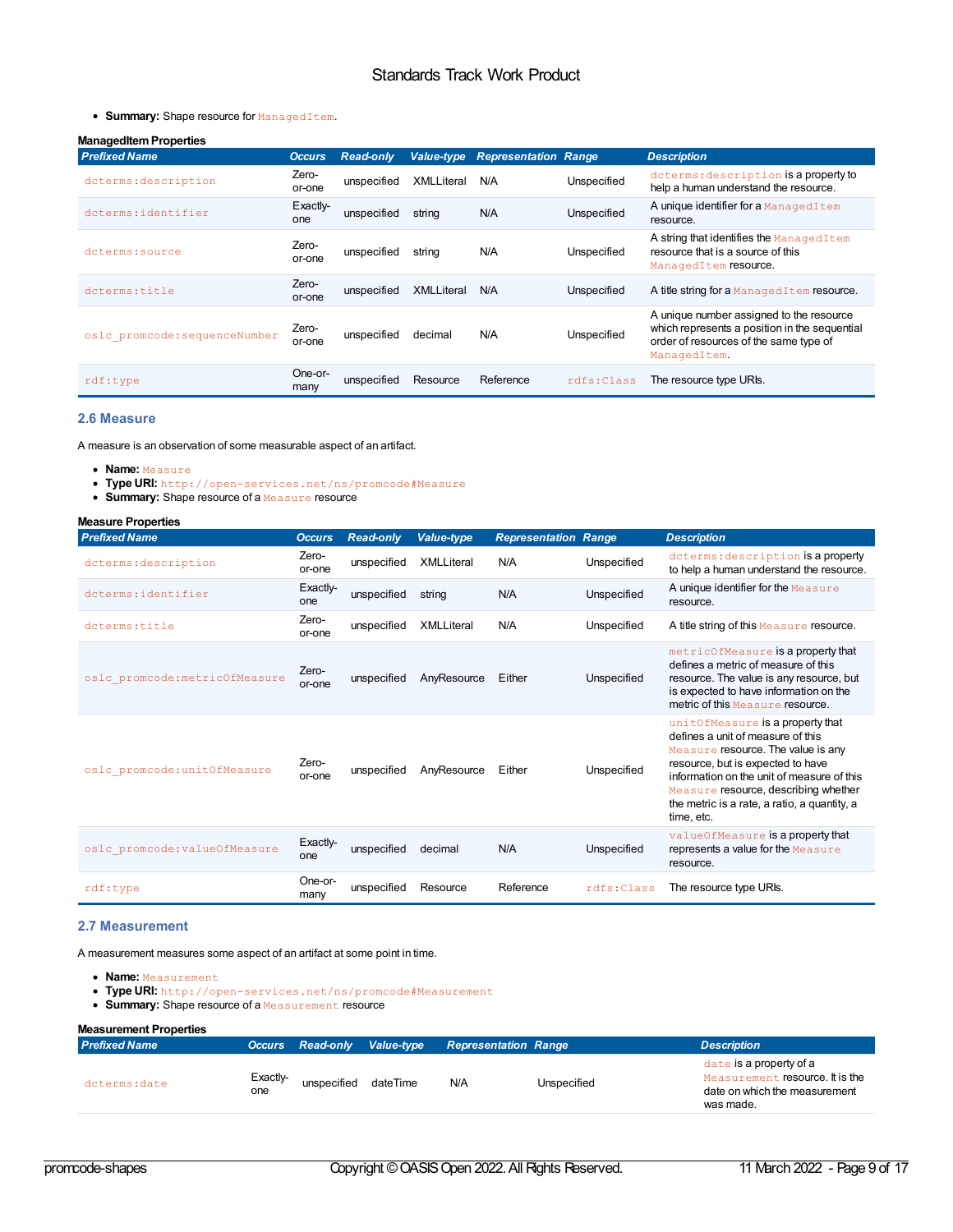<span id="page-9-1"></span><span id="page-9-0"></span>

| <b>Prefixed Name</b>    | <b>Occurs</b>        | <b>Read-only</b> | <b>Value-type</b> | <b>Representation Range</b> |                         | <b>Description</b>                                                                                                                                                                                               |
|-------------------------|----------------------|------------------|-------------------|-----------------------------|-------------------------|------------------------------------------------------------------------------------------------------------------------------------------------------------------------------------------------------------------|
| dcterms: description    | Zero-<br>or-one      | unspecified      | <b>XMLLiteral</b> | N/A                         | Unspecified             | dcterms: description is a<br>property to help a human<br>understand the resource.                                                                                                                                |
| dcterms: identifier     | Exactly-<br>one      | unspecified      | string            | N/A                         | Unspecified             | A unique identifier for the<br>Measurement resource.                                                                                                                                                             |
| oslc promcode: measures | Exactly-<br>one      | unspecified      | Resource          | Reference                   | oslc promcode: Artifact | measures is a relation between<br>a Measurement resource and<br>an Artifact resource. The<br>measurement represented by the<br>resource is on the artifact<br>represented by the Artifact<br>resource.           |
| oslc promcode: observes | Zero-<br>or-<br>many | unspecified      | AnyResource       | <b>Inline</b>               | oslc promcode: Measure  | observes is a relation between<br>a Measurement resource and a<br>Measure resource. One<br>Measurement resource<br>observes zero or many Measure<br>resources. The representation of<br>this property is inline. |
| $\texttt{rdf:type}$     | One-or-<br>many      | unspecified      | Resource          | Reference                   | rdfs:Class              | The resource type URIs.                                                                                                                                                                                          |

#### <span id="page-9-2"></span>**2.8 Plan**

A Plan is a resource which is a subclass of ManagedItemCollection to describe a plan, which is agreed between an acquirer and a supplier at project initiation. A plan consists of ScopeItems, WorkItems, Artifacts, Targets and Measures.

- **Name:** Plan
- **Type URI:** http://open-services.net/ns/promcode#Plan
- **Summary:** Shape resource of a **Plan** resource

#### **Plan Properties**

| <b>Prefixed Name</b>     | <b>Occurs</b>        | <b>Read-only</b> |                   | <b>Value-type Representation Range</b> |                                                                                  | <b>Description</b>                                                                                                                                                                                      |
|--------------------------|----------------------|------------------|-------------------|----------------------------------------|----------------------------------------------------------------------------------|---------------------------------------------------------------------------------------------------------------------------------------------------------------------------------------------------------|
| dcterms: date            | Zero-<br>or-one      | unspecified      | dateTime          | N/A                                    | Unspecified                                                                      | A date on which this Plan<br>resource collects member<br>resources.                                                                                                                                     |
| dcterms: description     | Zero-<br>or-one      | unspecified      | <b>XMLLiteral</b> | N/A                                    | Unspecified                                                                      | dcterms: description is a<br>property to help a human<br>understand the resource.                                                                                                                       |
| dcterms: identifier      | Exactly-<br>one      | unspecified      | string            | N/A                                    | Unspecified                                                                      | A unique identifier for a Plan<br>resource.                                                                                                                                                             |
| doterms: source          | Zero-<br>or-one      | unspecified      | string            | N/A                                    | Unspecified                                                                      | A string that identifies the Plan<br>resource that is a source of this<br>Plan resource.                                                                                                                |
| dcterms:title            | Zero-<br>or-one      | unspecified      | <b>XMLLiteral</b> | N/A                                    | Unspecified                                                                      | A title string of this Plan<br>resource.                                                                                                                                                                |
| oslc promcode: belongsTo | Exactly-<br>one      | unspecified      | Resource          | Reference                              | oslc promcode: Project                                                           | belongsTo is a relation<br>between a Plan resource and a<br>Project resource.                                                                                                                           |
| oslc promcode: collects  | Zero-<br>or-<br>many | unspecified      | Resource          | Either                                 | oslc promcode: Artifact,<br>oslc promcode: WorkItem,<br>oslc promcode: ScopeItem | collects is a relation between<br>a Plan resource and resources.<br>where each linked resource from<br>the Plan resource is a<br>Scopeitem resource, a<br>Workitem resource or an<br>Artifact resource. |
| rdf:type                 | One-or-<br>many      | unspecified      | Resource          | Reference                              | rdfs:Class                                                                       | The resource type URIs.                                                                                                                                                                                 |

#### **2.9 Project**

A project is software development work to achieve some business goal.

- **Name:** Project
- **Type URI:** http://open-services.net/ns/promcode#Project
- **Summary:** Shape resource of a **Project** resource.

## **Project Properties**

*Prefixed Name Occurs Read-only Value-type Representation Range Description*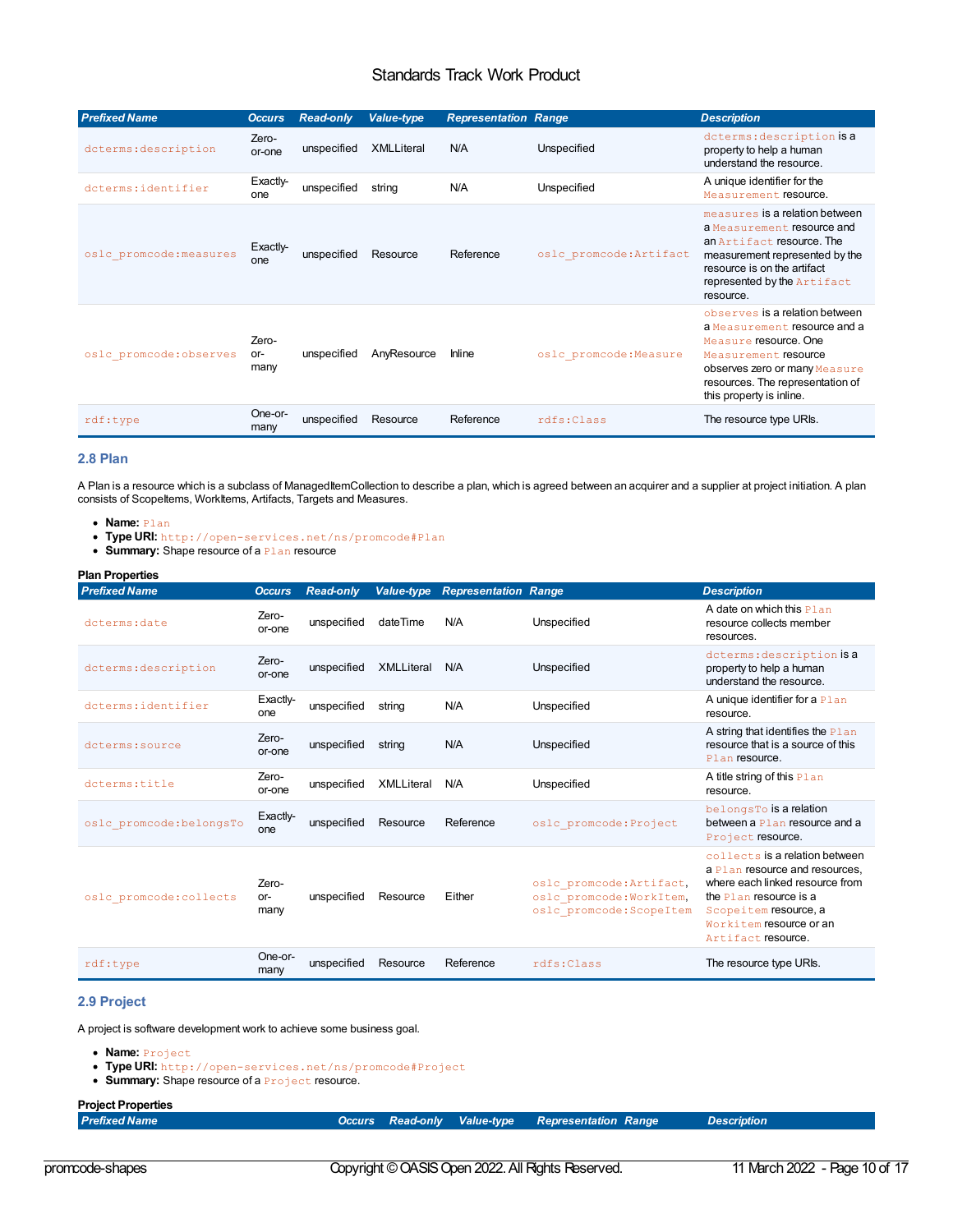<span id="page-10-0"></span>

| <b>Prefixed Name</b>                 | <b>Occurs</b>   | <b>Read-only</b> | <b>Value-type</b> | <b>Representation Range</b> |             | <b>Description</b>                                                                                                                                                                                                                                                                                                                                                                                 |
|--------------------------------------|-----------------|------------------|-------------------|-----------------------------|-------------|----------------------------------------------------------------------------------------------------------------------------------------------------------------------------------------------------------------------------------------------------------------------------------------------------------------------------------------------------------------------------------------------------|
| dcterms: description                 | Zero-<br>or-one | unspecified      | XMLLiteral        | N/A                         | Unspecified | dcterms: description is a<br>property of a Project resource<br>to help a human understand the<br>project.                                                                                                                                                                                                                                                                                          |
| dcterms: identifier                  | Exactly-<br>one | unspecified      | string            | N/A                         | Unspecified | A unique identifier for a<br>Project resource.                                                                                                                                                                                                                                                                                                                                                     |
| dcterms: source                      | Zero-<br>or-one | unspecified      | string            | N/A                         | Unspecified | A string that identifies the<br>Project resource that is a<br>source of this Project<br>resource.                                                                                                                                                                                                                                                                                                  |
| dcterms:title                        | Zero-<br>or-one | unspecified      | XMLLiteral        | N/A                         | Unspecified | A title string for a Project<br>resource.                                                                                                                                                                                                                                                                                                                                                          |
| oslc promcode: actualEndDate         | Zero-<br>or-one | unspecified      | dateTime          | N/A                         | Unspecified | actualEndDate is a property<br>of a Project resource that<br>describes actual end date of the<br>project. Its value is of type<br>xsd:dateTime.                                                                                                                                                                                                                                                    |
| oslc promcode: actualStartDate       | Zero-<br>or-one | unspecified      | dateTime          | N/A                         | Unspecified | actualStartDate is a<br>property of a Project<br>resource. It is the actual start<br>date of the project. Its value is of<br>type xsd:dateTime.                                                                                                                                                                                                                                                    |
| oslc promcode: metricOfScopeItemSize | Zero-<br>or-one | unspecified      | AnyResource       | Either                      | Unspecified | metricOfScopeItemSize is<br>a property that describes a<br>metric of properties of<br>plannedSize and<br>actualSize of ScopeItem.<br>The value can be any resource,<br>but it is expected to have<br>information on the desired<br>metric for all the Scope I tem<br>resources of the project.                                                                                                     |
| oslc promcode: plannedEndDate        | Zero-<br>or-one | unspecified      | dateTime          | N/A                         | Unspecified | plannedEndDate is a<br>property of a Project<br>resource. It is the planned end<br>date of the project. Its value is of<br>type xsd:dateTime.                                                                                                                                                                                                                                                      |
| oslc promcode: plannedStartDate      | Zero-<br>or-one | unspecified      | dateTime          | N/A                         | Unspecified | plannedStartDate is a<br>property of a Project<br>resource. It is the planned start<br>date of the project. Its value is of<br>type xsd:dateTime.                                                                                                                                                                                                                                                  |
| oslc promcode:unitOfScopeItemSize    | Zero-<br>or-one | unspecified      | AnyResource       | Either                      | Unspecified | unitOfScopeItemSize is a<br>property that describes a unit of<br>size of properties of<br>plannedSize and<br>actualSize of ScopeItem.<br>The value can be any resource,<br>but it is expected to have<br>information on the desired unit of<br>size, describing whether the<br>metric is a rate, a ratio, a<br>quantity, a time, and so on for all<br>the Scope I tem resources in<br>the project. |
| $\texttt{rdf:type}$                  | One-or-<br>many | unspecified      | Resource          | Reference                   | rdfs:Class  | The resource type URIs.                                                                                                                                                                                                                                                                                                                                                                            |

**2.10 Report**

A Report is a resource which is a subclass of ManagedItemCollection to describe a report. A Report is associated to corresponding Plan.

- **Name:** Report
- **Type URI:** http://open-services.net/ns/promcode#Report
- **Summary:** Shape resource of a Report resource

#### **Report Properties**

| Prefixed Name |  |  |  | Occurs Read-only Value-type Representation Range |  | <b>Description</b> |
|---------------|--|--|--|--------------------------------------------------|--|--------------------|
|---------------|--|--|--|--------------------------------------------------|--|--------------------|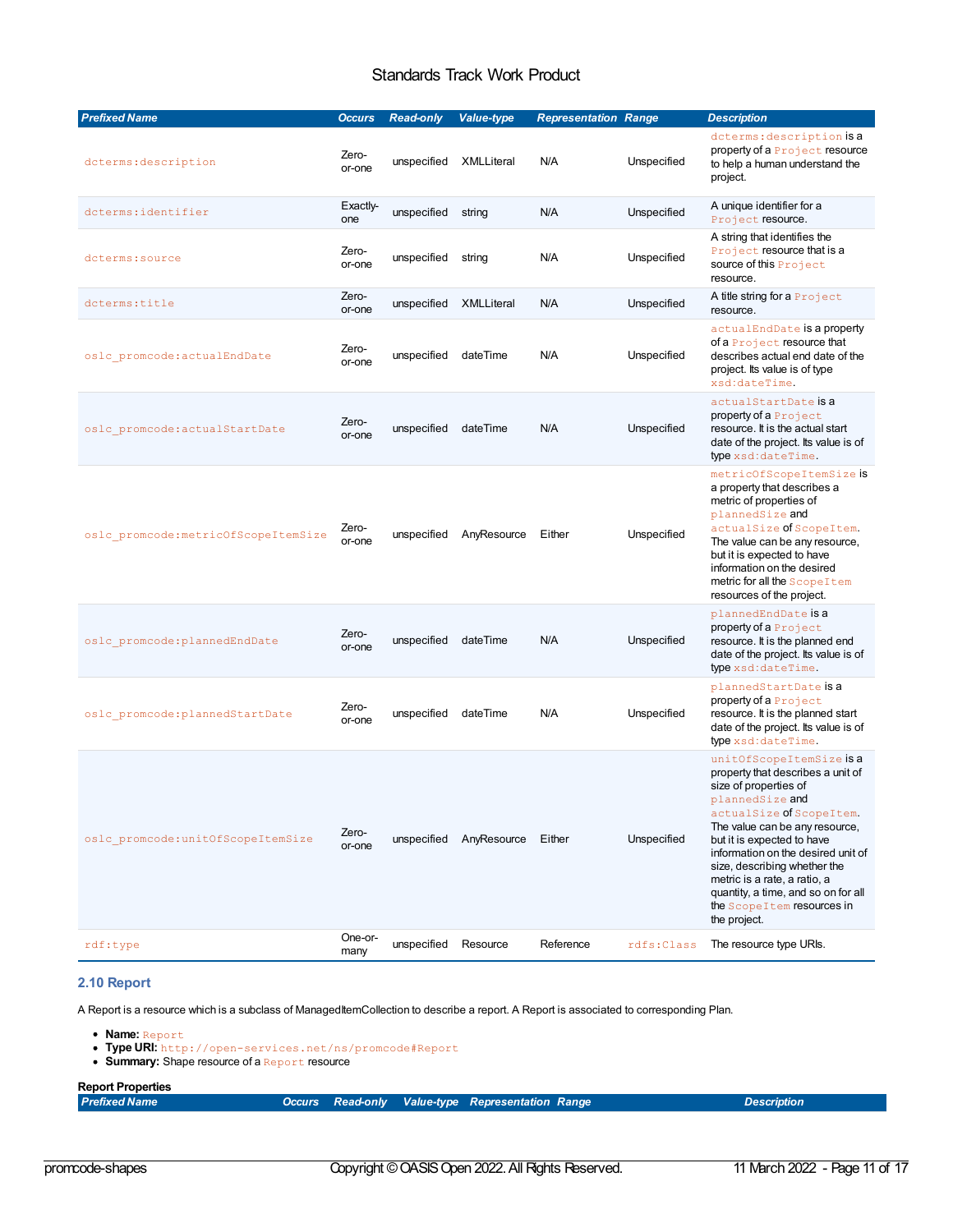<span id="page-11-0"></span>

| <b>Prefixed Name</b>         | <b>Occurs</b>        | <b>Read-only</b> | <b>Value-type</b> | <b>Representation Range</b> |                                                                                  | <b>Description</b>                                                                                                                                                                                                                                                                                                                                             |
|------------------------------|----------------------|------------------|-------------------|-----------------------------|----------------------------------------------------------------------------------|----------------------------------------------------------------------------------------------------------------------------------------------------------------------------------------------------------------------------------------------------------------------------------------------------------------------------------------------------------------|
| dcterms: date                | Zero-<br>or-one      | unspecified      | dateTime          | N/A                         | Unspecified                                                                      | A date on which this<br>Report resource collects<br>member resources.                                                                                                                                                                                                                                                                                          |
| dcterms: description         | Zero-<br>or-one      | unspecified      | XMLLiteral        | N/A                         | Unspecified                                                                      | dcterms: description<br>is a property to help a<br>human understand the<br>resource.                                                                                                                                                                                                                                                                           |
| dcterms: identifier          | Exactly-<br>one      | unspecified      | string            | N/A                         | Unspecified                                                                      | A unique identifier for a<br>Report resource.                                                                                                                                                                                                                                                                                                                  |
| dcterms: source              | Zero-<br>or-one      | unspecified      | string            | N/A                         | Unspecified                                                                      | A string that identifies the<br>Report resource that is a<br>source of this Report<br>resource.                                                                                                                                                                                                                                                                |
| dcterms: title               | Zero-<br>or-one      | unspecified      | XMLLiteral        | N/A                         | Unspecified                                                                      | A title string of this Report<br>resource.                                                                                                                                                                                                                                                                                                                     |
| oslc promcode: belongsTo     | Exactly-<br>one      | unspecified      | Resource          | Reference                   | oslc promcode: Project                                                           | belongsTo is a relation<br>between this Report<br>resource and a Project<br>resources.                                                                                                                                                                                                                                                                         |
| oslc promcode: collects      | Zero-<br>or-<br>many | unspecified      | Resource          | Either                      | oslc promcode: Artifact,<br>oslc promcode: WorkItem,<br>oslc promcode: ScopeItem | collects is a relation<br>between the Report<br>resource and resources,<br>where each linked resource<br>from the Plan resource is<br>a Scopeitem resource, a<br>Workitem resource or an<br>Artifact resource. The<br>Report resource collects<br>a subset of resources<br>collected by the $Plan$<br>resource that is linked by<br>correspondsTo<br>property. |
| oslc promcode: correspondsTo | Zero-<br>or-one      | unspecified      | Resource          | Reference                   | oslc promcode: Plan                                                              | correspondsTo is a<br>relation between a<br>Report resource and a<br>Plan resource. A Report<br>resource has at most one<br>correspondsTo relation<br>to the corresponding a<br>Plan resource. If a plan is<br>changed and a new Plan<br>resource is created, the<br>Report may need to be<br>linked to the new Plan<br>resource.                              |
| oslc promcode: includes      | Zero-<br>or-<br>many | unspecified      | Resource          | Either                      | oslc promcode: Measurement                                                       | includes is a relation<br>between this Report<br>resource and<br>Measurement resources.<br>A Measurement resource<br>linked by includes from<br>this resource must<br>measure an Artifact<br>resource that is linked by<br>collects property of this<br>Report resource.                                                                                       |
| rdf:type                     | One-or-<br>many      | unspecified      | Resource          | Reference                   | rdfs:Class                                                                       | The resource type URIs.                                                                                                                                                                                                                                                                                                                                        |
| <b>2.11 RiskCollection</b>   |                      |                  |                   |                             |                                                                                  |                                                                                                                                                                                                                                                                                                                                                                |

**Name:** RiskCollection

**Type URI:** http://open-services.net/ns/promcode#RiskCollection

Summary: Shape resource of a RiskCollection resource.

#### **RiskCollection Properties**

|  | <b>Prefixed Name</b> |  | Occurs Read-only Value-type Representation Range | <b>Description</b> |
|--|----------------------|--|--------------------------------------------------|--------------------|
|--|----------------------|--|--------------------------------------------------|--------------------|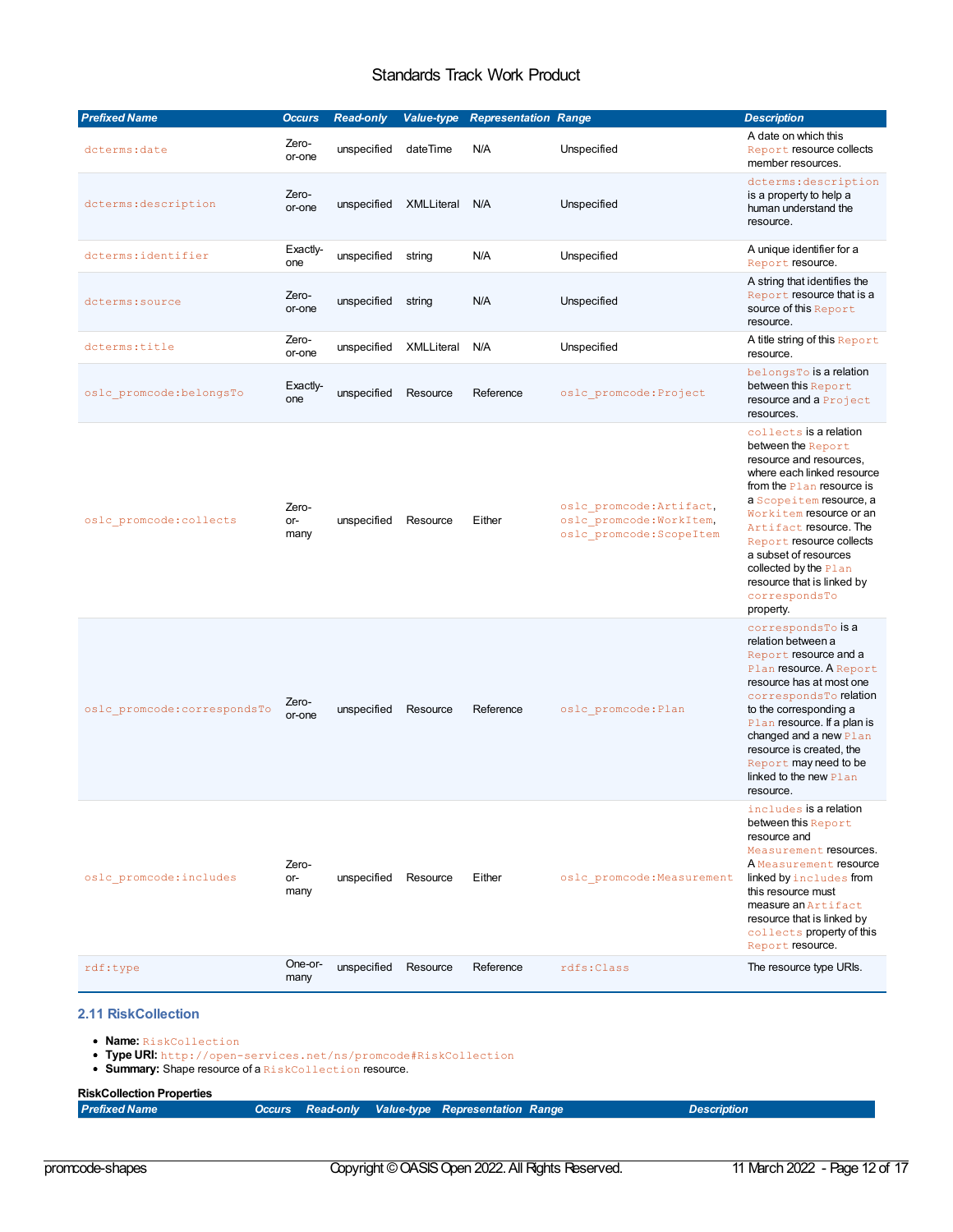<span id="page-12-0"></span>

| <b>Prefixed Name</b>     | <b>Occurs</b>        | <b>Read-only</b> | Value-type        | <b>Representation Range</b> |                        | <b>Description</b>                                                                                              |
|--------------------------|----------------------|------------------|-------------------|-----------------------------|------------------------|-----------------------------------------------------------------------------------------------------------------|
| dcterms: date            | Zero-<br>or-one      | unspecified      | dateTime          | N/A                         | Unspecified            | A date on which this<br>RiskCollection resource<br>collects member resources.                                   |
| dcterms: description     | Zero-<br>or-one      | unspecified      | <b>XMLLiteral</b> | N/A                         | Unspecified            | dcterms: description is a<br>property to help a human understand<br>the resource.                               |
| dcterms:identifier       | Exactly-<br>one      | unspecified      | string            | N/A                         | Unspecified            | A unique identifier for a<br>RiskCollection resource.                                                           |
| dcterms: source          | Zero-<br>or-one      | unspecified      | string            | N/A                         | Unspecified            | A string that identifies the<br>RiskCollection resource that is<br>a source of this RiskCollection<br>resource. |
| dcterms:title            | Zero-<br>or-one      | unspecified      | <b>XMLLiteral</b> | N/A                         | Unspecified            | A title string of this<br>RiskCollection resource.                                                              |
| oslc promcode: belongsTo | Exactly-<br>one      | unspecified      | Resource          | Reference                   | oslc promcode: Project | belongsTo is a relation between<br>the RiskCollection resource<br>and a Project resource.                       |
| oslc promcode: collects  | Zero-<br>or-<br>many | unspecified      | Resource          | Either                      | oslc promcode: Risk    | collects is a relation between a<br>RiskCollection resource and a<br>Risk resource.                             |
| rdf:type                 | One-or-<br>many      | unspecified      | Resource          | Reference                   | rdfs:Class             | The resource type URIs.                                                                                         |

#### <span id="page-12-1"></span>**2.12 Risk**

- **Name:** Risk
- **Type URI:** http://open-services.net/ns/promcode#Risk
- **Summary:** Shape resource of a Risk resource.

#### **Risk Properties**

| <b>Prefixed Name</b>          | <b>Occurs</b>        | <b>Read-only</b> | Value-type        | <b>Representation Range</b> |                                                                                                                                   | <b>Description</b>                                                                                                                                                                                          |
|-------------------------------|----------------------|------------------|-------------------|-----------------------------|-----------------------------------------------------------------------------------------------------------------------------------|-------------------------------------------------------------------------------------------------------------------------------------------------------------------------------------------------------------|
| dcterms: description          | Zero-<br>or-one      | unspecified      | <b>XMLLiteral</b> | N/A                         | Unspecified                                                                                                                       | dcterms: description<br>is a property to help a<br>human to understand the<br>resource.                                                                                                                     |
| dcterms: identifier           | Exactly-<br>one      | unspecified      | string            | N/A                         | Unspecified                                                                                                                       | A unique identifier for a<br>Risk resource.                                                                                                                                                                 |
| dcterms: source               | Zero-<br>or-one      | unspecified      | string            | N/A                         | Unspecified                                                                                                                       | A string that identifies the<br><b>Risk resource that is a</b><br>source of this Risk<br>resource.                                                                                                          |
| dcterms:title                 | Zero-<br>or-one      | unspecified      | <b>XMLLiteral</b> | N/A                         | Unspecified                                                                                                                       | A title string for a Risk<br>resource.                                                                                                                                                                      |
| oslc promcode: identifiedBy   | Zero-<br>or-<br>many | unspecified      | Resource          | Either                      | oslc promcode: Issue,<br>oslc promcode: Artifact,<br>oslc promcode: WorkItem,<br>oslc promcode: ScopeItem,<br>oslc promcode: Risk | identifiedBy is a<br>relation between a $R$ i sk<br>resource and a resource of<br>type Scope Item,<br>WorkItem Artifact,<br>Risk Of Issue A Risk<br>resource may be identified<br>by one or more resources. |
| oslc promcode: identifiedDate | Zero-<br>or-one      | unspecified      | dateTime          | N/A                         | Unspecified                                                                                                                       | identifiedDate is the<br>date on which the risk was<br>identified.                                                                                                                                          |
| oslc promcode: sequenceNumber | Zero-<br>or-one      | unspecified      | decimal           | N/A                         | Unspecified                                                                                                                       | A unique number assigned<br>to this resource which<br>represents a position in the<br>sequential order of all the<br><b>Risk resources of the</b><br>project.                                               |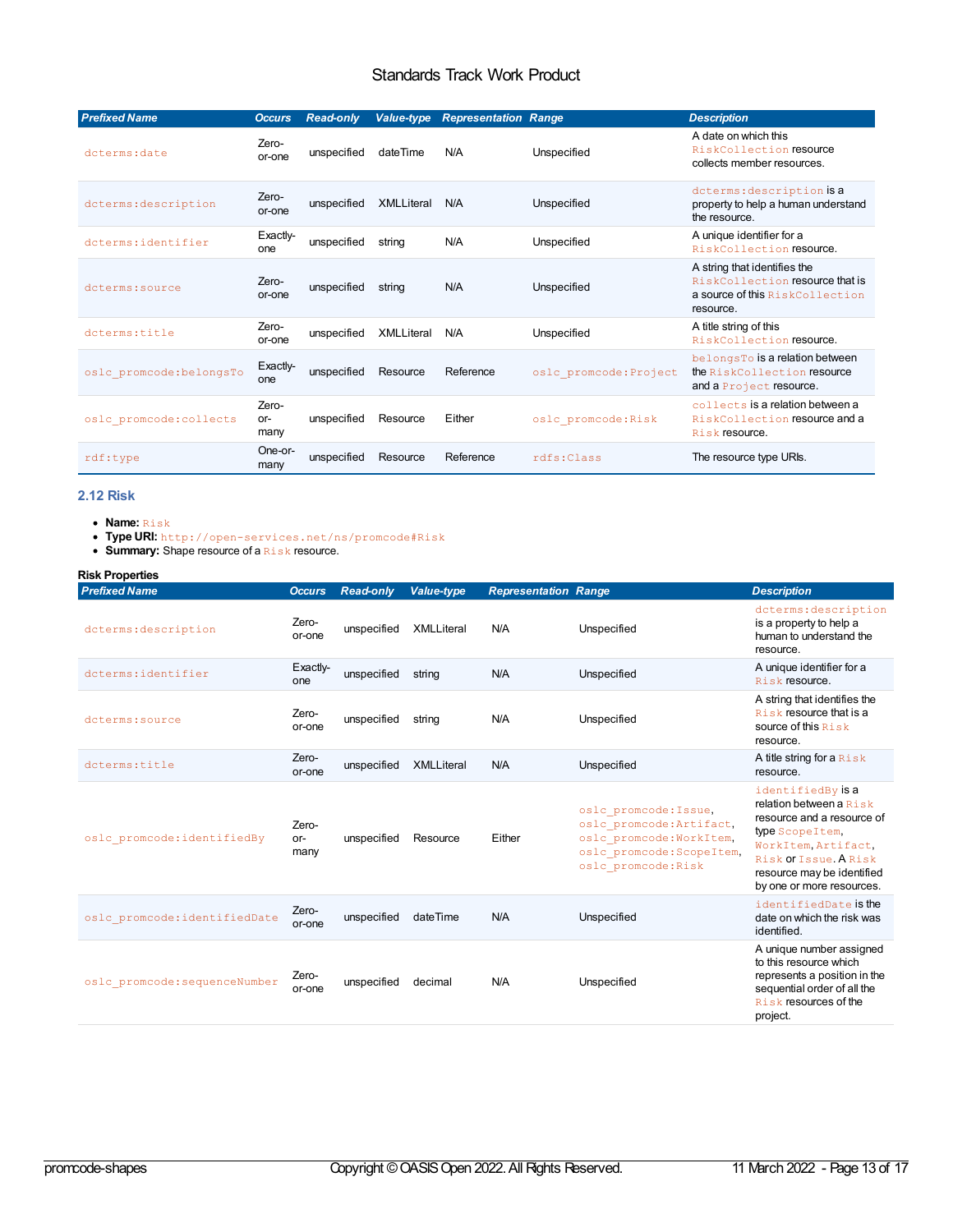| <b>Prefixed Name</b>       | <b>Occurs</b>   | <b>Read-only</b> | Value-type  | <b>Representation Range</b> |             | <b>Description</b>                                                                                                                                                                                                                                  |
|----------------------------|-----------------|------------------|-------------|-----------------------------|-------------|-----------------------------------------------------------------------------------------------------------------------------------------------------------------------------------------------------------------------------------------------------|
| oslc promcode: stateOfRisk | exactly-<br>one | unspecified      | AnyResource | Either                      | Unspecified | stateOfRisk is a<br>property that defines the<br>state of a Risk resource.<br>The value is any resource,<br>but is expected to describe<br>its state such as open.<br>action taken, monitored<br>and closed, to represent<br>the state of the risk. |
| rdf:type                   | One-or-<br>many | unspecified      | Resource    | Reference                   | rdfs:Class  | The resource type URIs.                                                                                                                                                                                                                             |

#### <span id="page-13-0"></span>**2.13 ScopeItem**

A ScopeItem defines the work to be included in or excluded from a project. It defines the boundaries of the project.

- **Name:** ScopeItem
- **Type URI:** http://open-services.net/ns/promcode#ScopeItem
- **Summary:** Shape resource of a **ScopeItem** resource

| <b>Scopeltem Properties</b>   |                 |                  |                   |                                        |                          |                                                                                                                                                                                              |
|-------------------------------|-----------------|------------------|-------------------|----------------------------------------|--------------------------|----------------------------------------------------------------------------------------------------------------------------------------------------------------------------------------------|
| <b>Prefixed Name</b>          | <b>Occurs</b>   | <b>Read-only</b> |                   | <b>Value-type Representation Range</b> |                          | <b>Description</b>                                                                                                                                                                           |
| dcterms: description          | Zero-<br>or-one | unspecified      | <b>XMLLiteral</b> | N/A                                    | Unspecified              | dcterms: description<br>is a property to help a<br>human understand the<br>resource.                                                                                                         |
| dcterms:identifier            | Exactly-<br>one | unspecified      | string            | N/A                                    | Unspecified              | A unique identifier for a<br>ScopeItem resource.                                                                                                                                             |
| dcterms: source               | Zero-<br>or-one | unspecified      | string            | N/A                                    | Unspecified              | A string that identifies the<br>Scope I tem resource that<br>is a source of this<br>ScopeItem resource.                                                                                      |
| dcterms:title                 | Zero-<br>or-one | unspecified      | <b>XMLLiteral</b> | N/A                                    | Unspecified              | A title string for a<br>ScopeItem resource.                                                                                                                                                  |
| oslc promcode: actualSize     | Zero-<br>or-one | unspecified      | decimal           | N/A                                    | Unspecified              | actualSize is a property<br>for actual development size<br>for a Scope Item<br>resource.                                                                                                     |
| oslc promcode: isPartOf       | Zero-<br>or-one | unspecified      | Resource          | Reference                              | oslc promcode: ScopeItem | is Part Of is a relation<br>between a child<br>Scope I tem resource and<br>its parent Scope I tem<br>resource. A Scope I tem<br>resource may have multiple<br>child Scope Item<br>resources. |
| oslc promcode: plannedSize    | Zero-<br>or-one | unspecified      | decimal           | N/A                                    | Unspecified              | plannedSize is a<br>property for estimated<br>development size for a<br>ScopeItem resource.                                                                                                  |
| oslc promcode: sequenceNumber | Zero-<br>or-one | unspecified      | decimal           | N/A                                    | Unspecified              | A unique number assigned<br>to this resource which<br>represents a position in the<br>sequential order of all the<br>Scope I tem resources of<br>the project.                                |
| rdf:type                      | One-or-<br>many | unspecified      | Resource          | Reference                              | rdfs: Class              | The resource type URIs.                                                                                                                                                                      |

#### **2.14 WorkItem**

A work item describes work to be performed in a project delivery contract. It adds detail to the description of work that is described by a scope item. These details typically include cost, schedule, and resource requirements. The set of all work items in a project form a work breakdown structure.

- **Name:** WorkItem
- **Type URI:** http://open-services.net/ns/promcode#WorkItem
- Summary: Shape resource of a WorkItem resource

## **WorkItem Properties**<br>Prefixed Name

promcode-shapes Copyright © OASIS Open 2022. All Rights Reserved. 11 March 2022 - Page 14 of 17

*Prefixed Name Occurs Read-only Value-type Representation Range Description*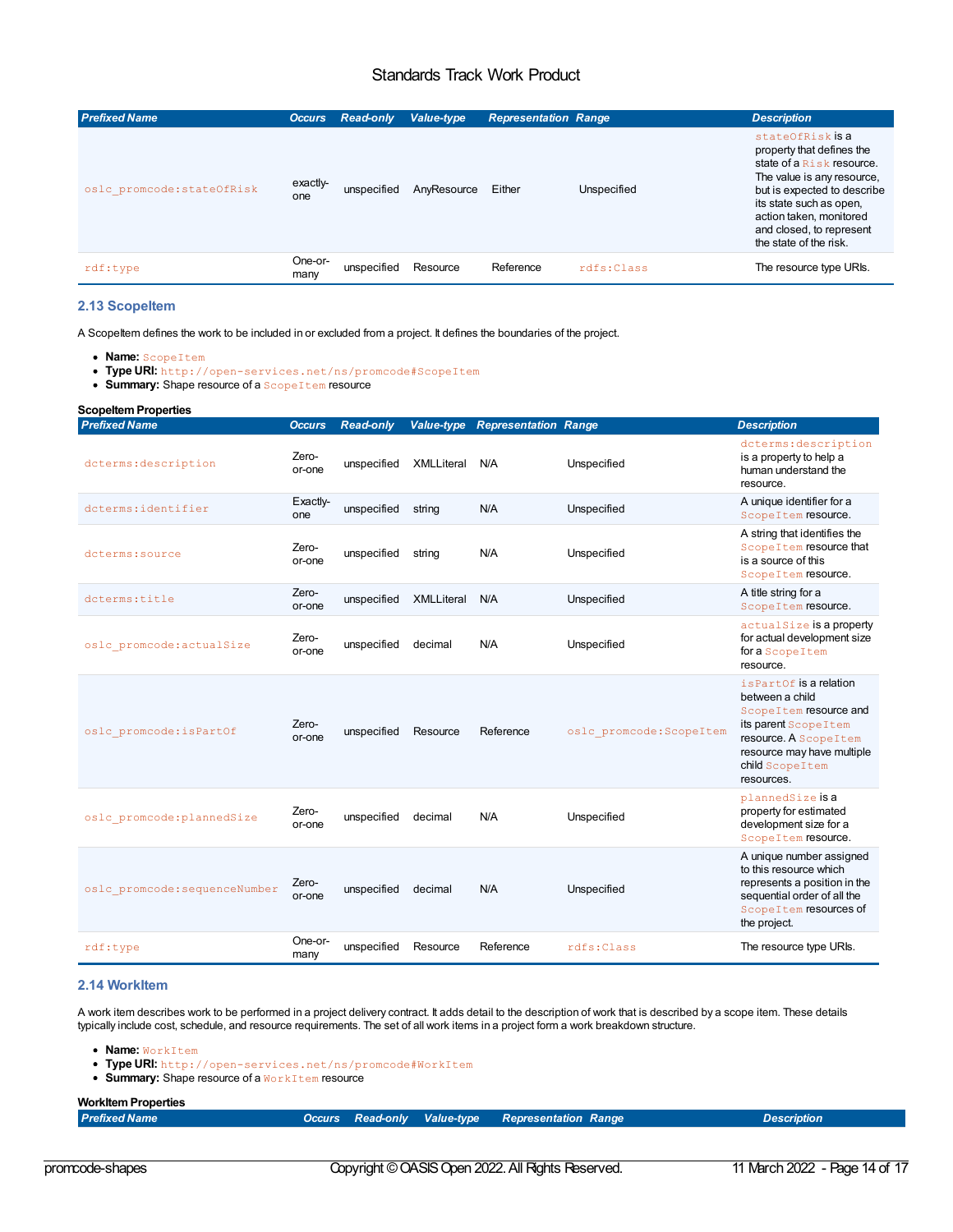<span id="page-14-0"></span>

| <b>Prefixed Name</b>            | <b>Occurs</b>        | <b>Read-only</b> | Value-type  | <b>Representation Range</b> |                                                      | <b>Description</b>                                                                                                                                                                                                                                                                                    |
|---------------------------------|----------------------|------------------|-------------|-----------------------------|------------------------------------------------------|-------------------------------------------------------------------------------------------------------------------------------------------------------------------------------------------------------------------------------------------------------------------------------------------------------|
| dcterms: description            | Zero-<br>or-one      | unspecified      | XMLLiteral  | N/A                         | Unspecified                                          | dcterms: description<br>is a property to help a<br>human understand the<br>resource.                                                                                                                                                                                                                  |
| dcterms: identifier             | Exactly-<br>one      | unspecified      | string      | N/A                         | Unspecified                                          | A unique identifier for the<br>WorkItem resource.                                                                                                                                                                                                                                                     |
| dcterms: source                 | Zero-<br>or-one      | unspecified      | string      | N/A                         | Unspecified                                          | A string that identifies the<br>WorkItem resource that is<br>a source of this WorkItem<br>resource.                                                                                                                                                                                                   |
| dcterms:title                   | Zero-<br>or-one      | unspecified      | XMLLiteral  | N/A                         | Unspecified                                          | A title string for the<br>WorkItem resource.                                                                                                                                                                                                                                                          |
| oslc promcode: actualEndDate    | Zero-<br>or-one      | unspecified      | dateTime    | N/A                         | Unspecified                                          | actualEndDate <b>is a</b><br>property of a WorkItem<br>resource. It is the actual<br>end date of the work item.<br>Its value is of type<br>xsd:dateTime.                                                                                                                                              |
| oslc promcode: actualStartDate  | Zero-<br>or-one      | unspecified      | dateTime    | N/A                         | Unspecified                                          | actualStartDate is a<br>property of a WorkItem<br>resource. It is the actual<br>start date of the work item.<br>Its value is of type<br>xsd:dateTime.                                                                                                                                                 |
| oslc promcode: isPartOf         | Zero-<br>or-one      | unspecified      | Resource    | Reference                   | oslc promcode: WorkItem                              | is Part Of is a relation<br>between a child<br>WorkItem resource and<br>its parent WorkItem<br>resource. A WorkItem<br>resource may have multiple<br>child WorkItem<br>resources.                                                                                                                     |
| oslc promcode: plannedEndDate   | Zero-<br>or-one      | unspecified      | dateTime    | N/A                         | Unspecified                                          | plannedEndDate is a<br>property of a WorkItem<br>resource. It is the planned<br>end date of the work item.<br>Its value is of type<br>xsd:dateTime.                                                                                                                                                   |
| oslc promcode: plannedStartDate | Zero-<br>or-one      | unspecified      | dateTime    | N/A                         | Unspecified                                          | plannedStartDate is a<br>property of WorkItem<br>resource. It is the planned<br>start date of the work item.<br>Its value is of type<br>xsd:dateTime.                                                                                                                                                 |
| oslc promcode: representedBy    | Zero-<br>or-one      | unspecified      | AnyResource | Either                      | Unspecified                                          | representedBy is a<br>relation between the<br>WorkItem resource and a<br>resource that represents a<br>person responsible for the<br>progress of the work<br>described by this resource.<br>The value is any resource,<br>but is expected to describe<br>a person such as a<br>foaf: Person resource. |
| oslc promcode: requiredBy       | Zero-<br>or-<br>many | unspecified      | Resource    | Reference                   | oslc promcode: Artifact,<br>oslc promcode: ScopeItem | requiredBy is a relation<br><b>between this W</b> orkItem<br>resource and a<br>Scope I tem resource or<br>an Artifact resource.                                                                                                                                                                       |
| oslc promcode: sequenceNumber   | Zero-<br>or-one      | unspecified      | decimal     | N/A                         | Unspecified                                          | A unique number assigned<br>to this resource which<br>represents a position in the<br>sequential order of all the<br>WorkItem resources of<br>the project.                                                                                                                                            |
| $\texttt{rdf:type}$             | One-or-<br>many      | unspecified      | Resource    | Reference                   | rdfs: Class                                          | The resource type URIs.                                                                                                                                                                                                                                                                               |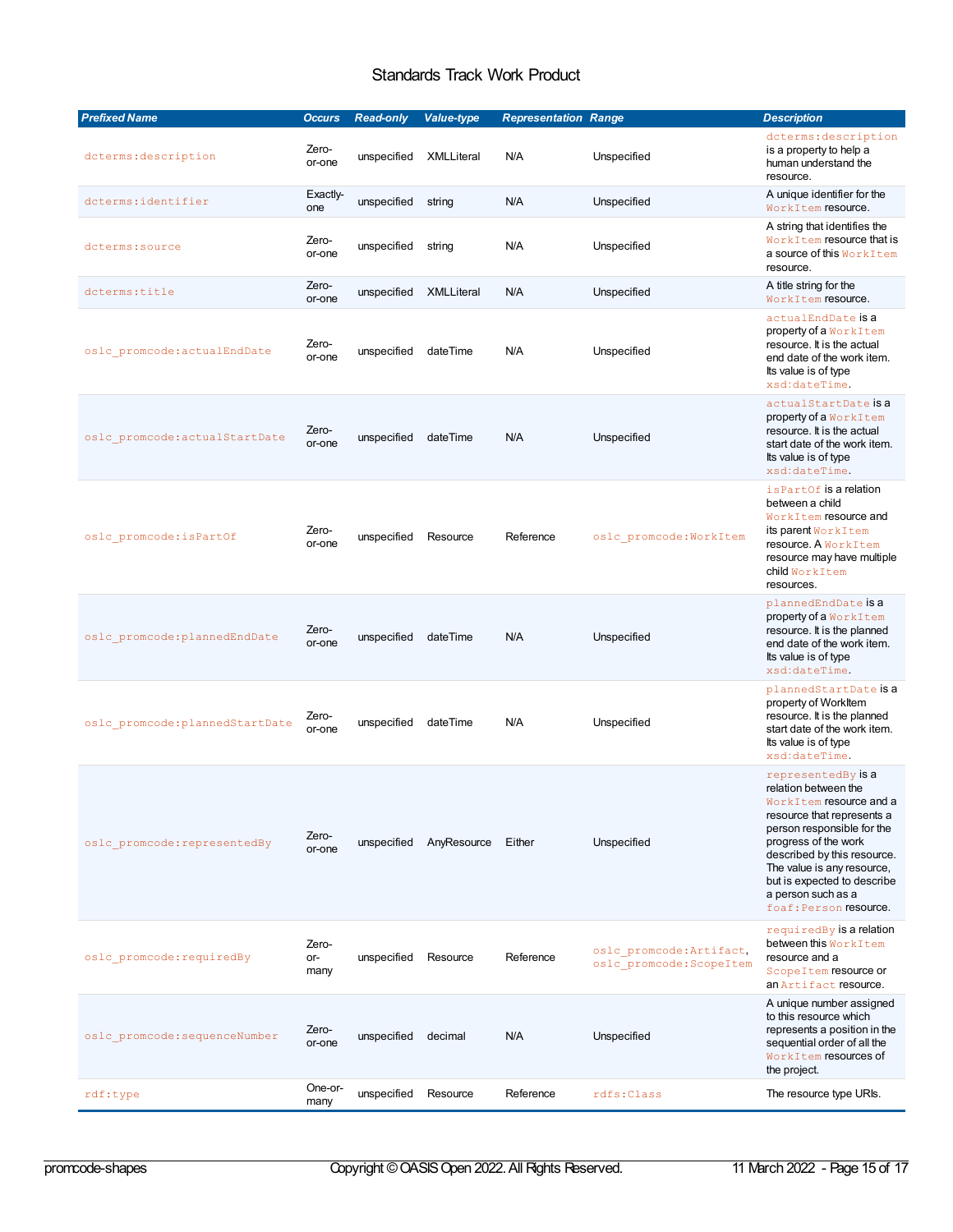## <span id="page-15-0"></span>**3. Conformance**

PROMCODE servers **MUST** follow the constraints defined here where required, and with the meanings defined here.

PROMCODE servers **MAY**provide additional constraints for specific purposes.